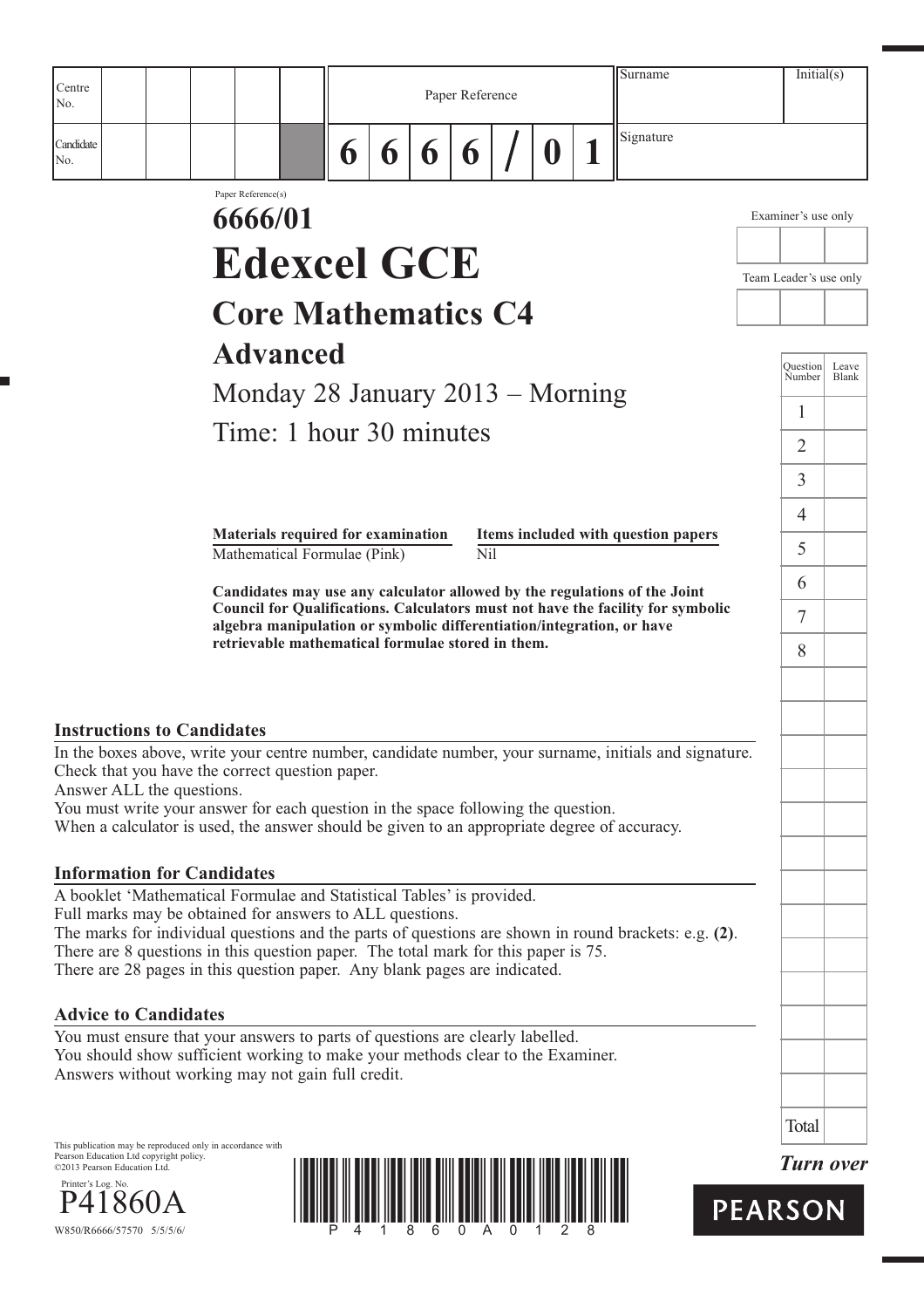Leave blank

1. Given

$$
f(x) = (2 + 3x)^{-3}, \qquad |x| < \frac{2}{3}
$$

find the binomial expansion of  $f(x)$ , in ascending powers of x, up to and including the term in  $x^3$ .

Give each coefficient as a simplified fraction.

 $(5)$ 

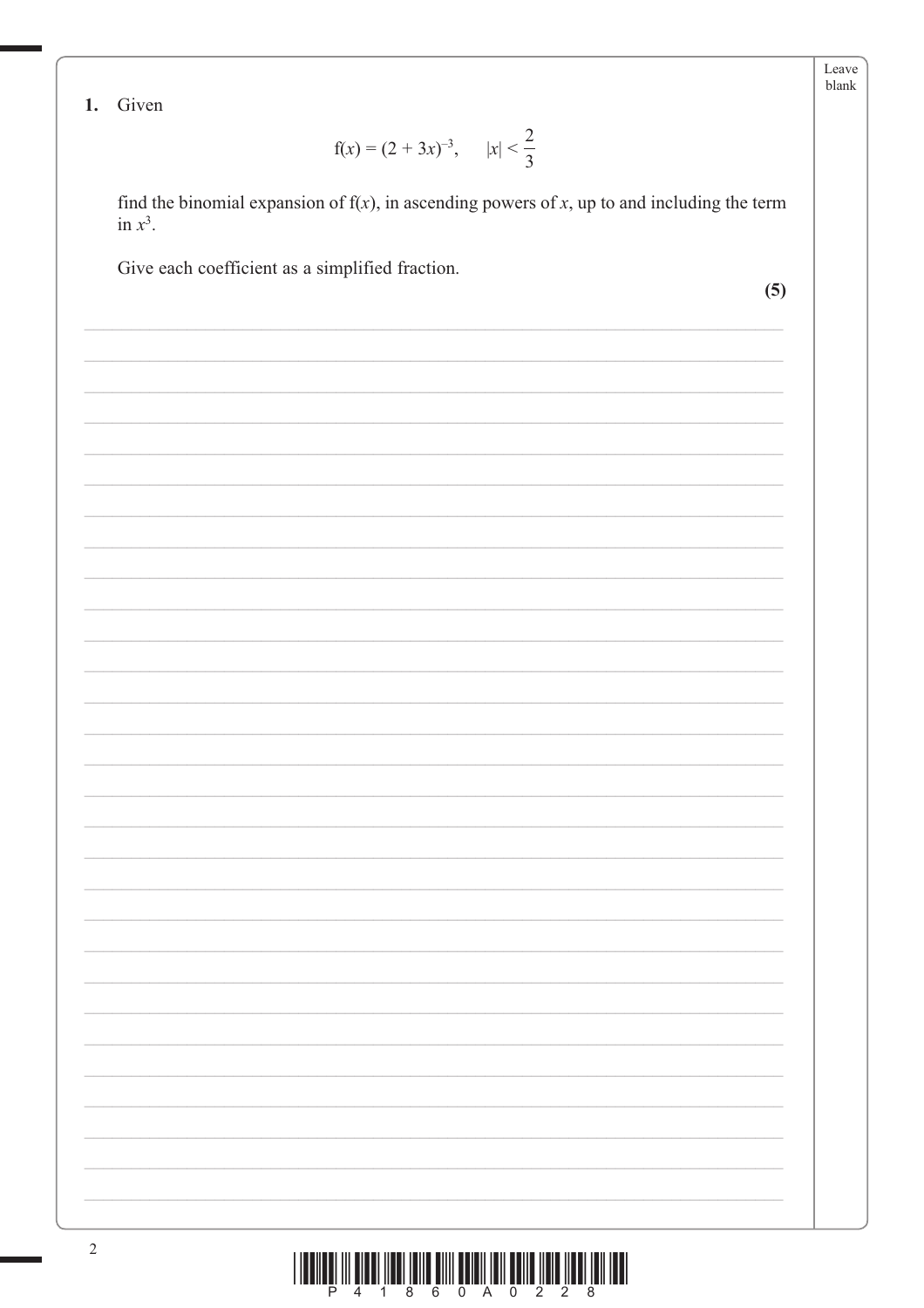| Question 1 continued |                 |
|----------------------|-----------------|
|                      |                 |
|                      |                 |
|                      |                 |
|                      |                 |
|                      |                 |
|                      |                 |
|                      |                 |
|                      |                 |
|                      |                 |
|                      |                 |
|                      |                 |
|                      |                 |
|                      |                 |
|                      |                 |
|                      |                 |
|                      |                 |
|                      | Q1              |
|                      | (Total 5 marks) |

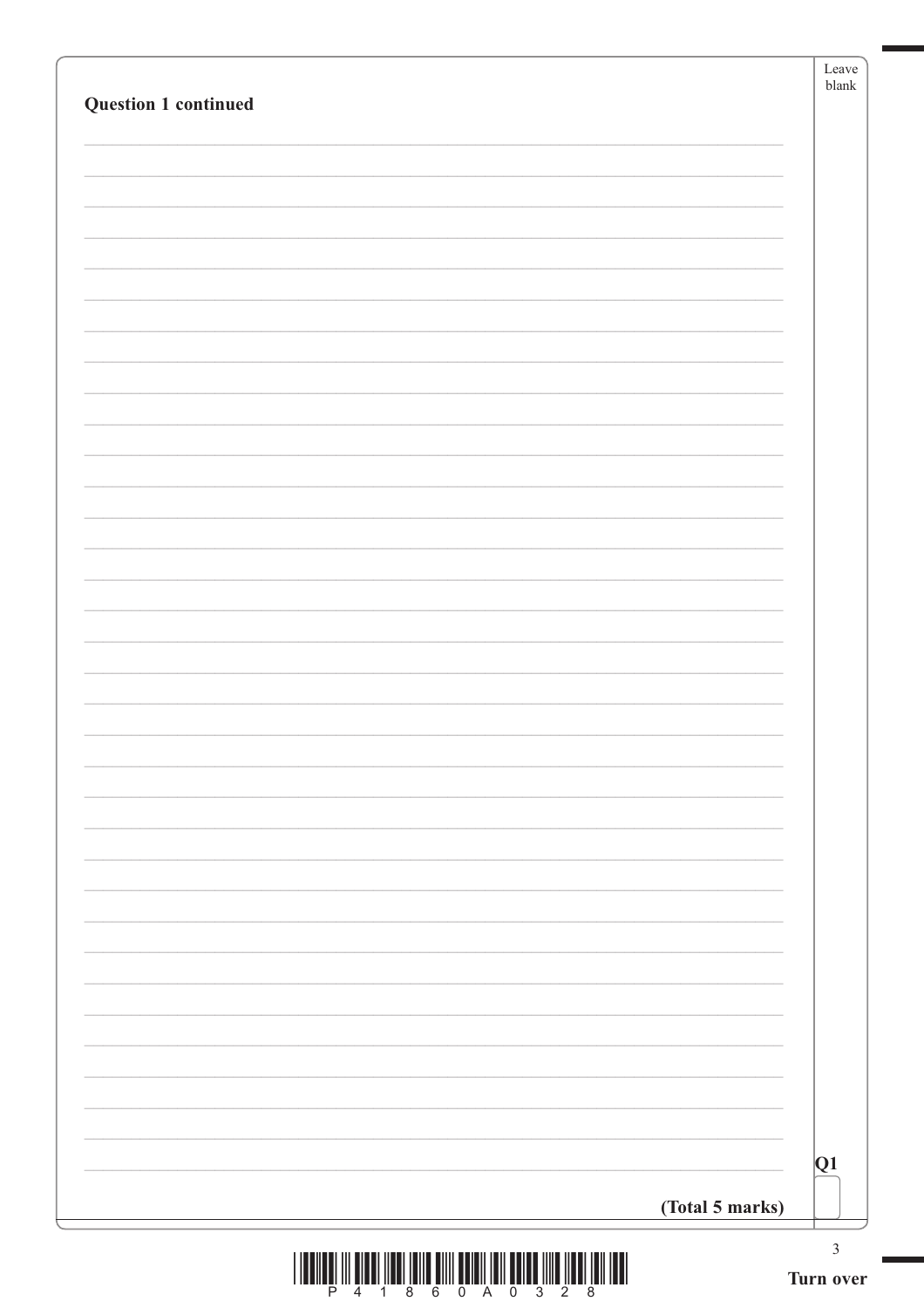| 2. (a) Use integration to find       | Leave<br>${\tt blank}$ |
|--------------------------------------|------------------------|
| $\int \frac{1}{x^3}$ ln x dx         |                        |
|                                      | (5)                    |
| (b) Hence calculate                  |                        |
| $\int_1^2 \frac{1}{x^3} \ln x \, dx$ |                        |
|                                      | (2)                    |
|                                      |                        |
|                                      |                        |
|                                      |                        |
|                                      |                        |
|                                      |                        |
|                                      |                        |
|                                      |                        |
|                                      |                        |
|                                      |                        |
|                                      |                        |
|                                      |                        |
|                                      |                        |
|                                      |                        |
|                                      |                        |
|                                      |                        |
|                                      |                        |
|                                      |                        |
|                                      |                        |
|                                      |                        |
|                                      |                        |

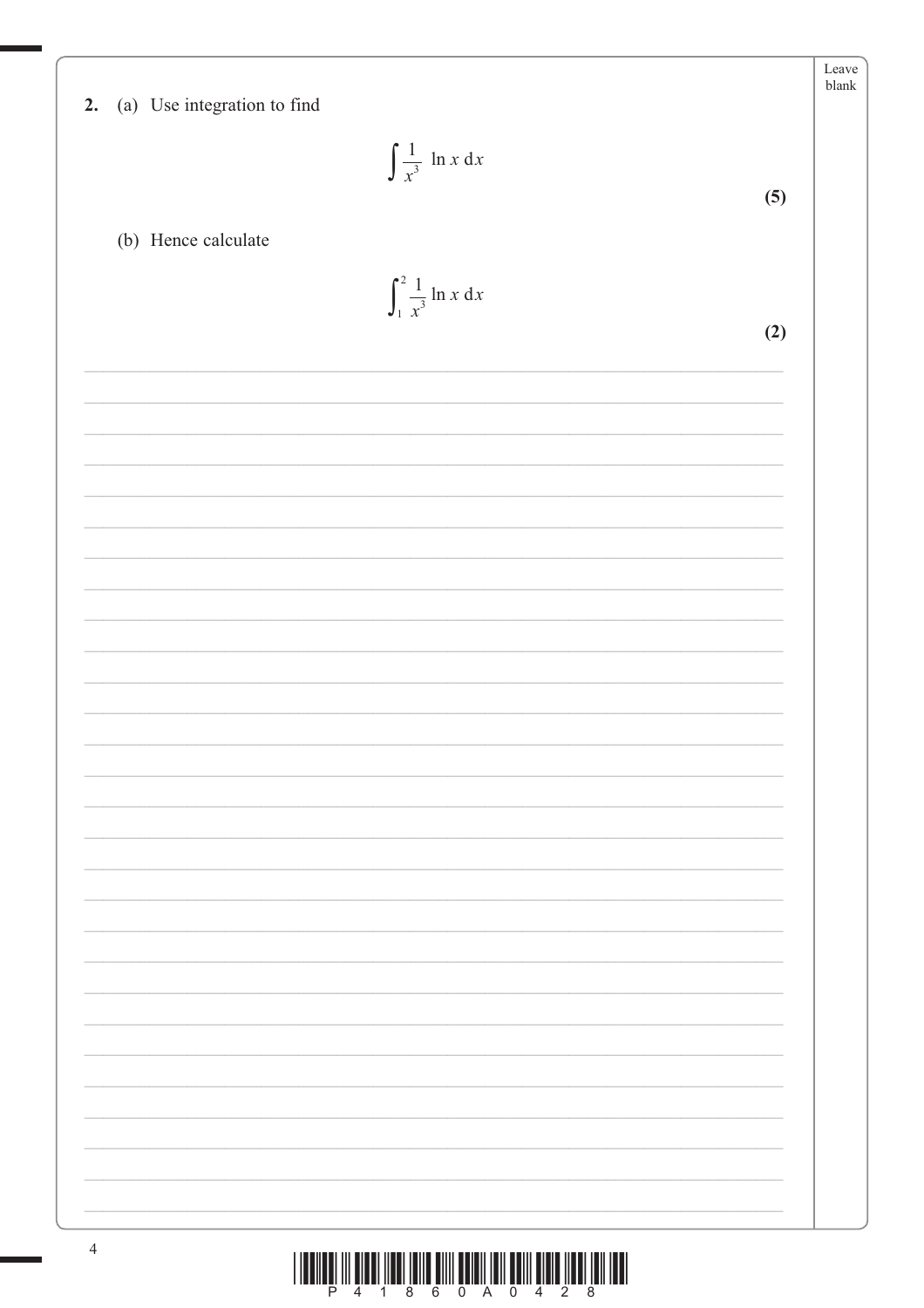| Question 2 continued |                 |    |
|----------------------|-----------------|----|
|                      |                 |    |
|                      |                 |    |
|                      |                 |    |
|                      |                 |    |
|                      |                 |    |
|                      |                 |    |
|                      |                 |    |
|                      |                 |    |
|                      |                 |    |
|                      |                 |    |
|                      |                 |    |
|                      |                 |    |
|                      |                 |    |
|                      |                 |    |
|                      |                 |    |
|                      |                 |    |
|                      |                 |    |
|                      |                 |    |
|                      |                 |    |
|                      |                 |    |
|                      |                 |    |
|                      |                 |    |
|                      |                 |    |
|                      |                 |    |
|                      |                 | Q2 |
|                      | (Total 7 marks) |    |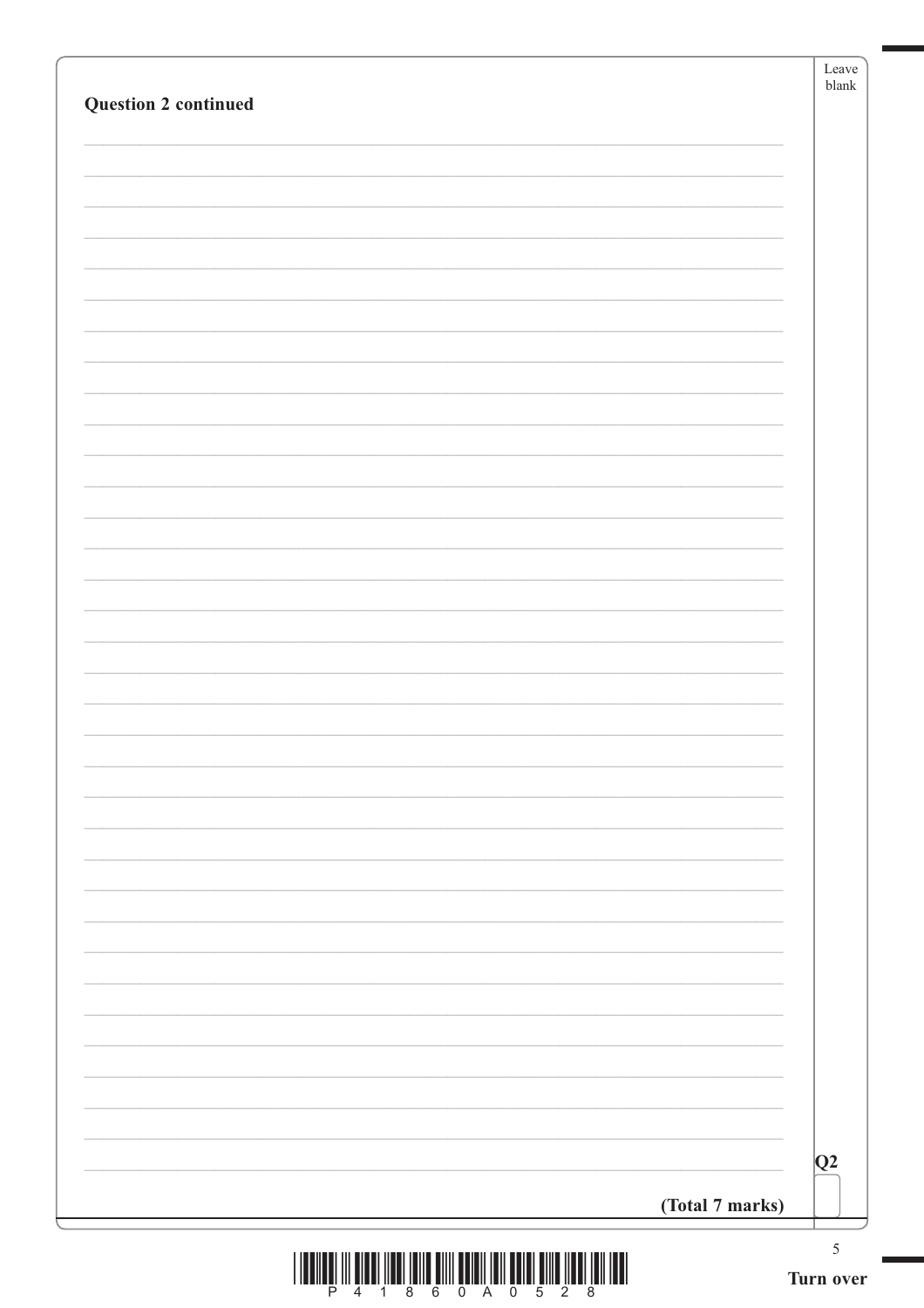Leave blank 3. Express  $\frac{9x^2 + 20x - 10}{(x+2)(3x-1)}$  in partial fractions.  $(4)$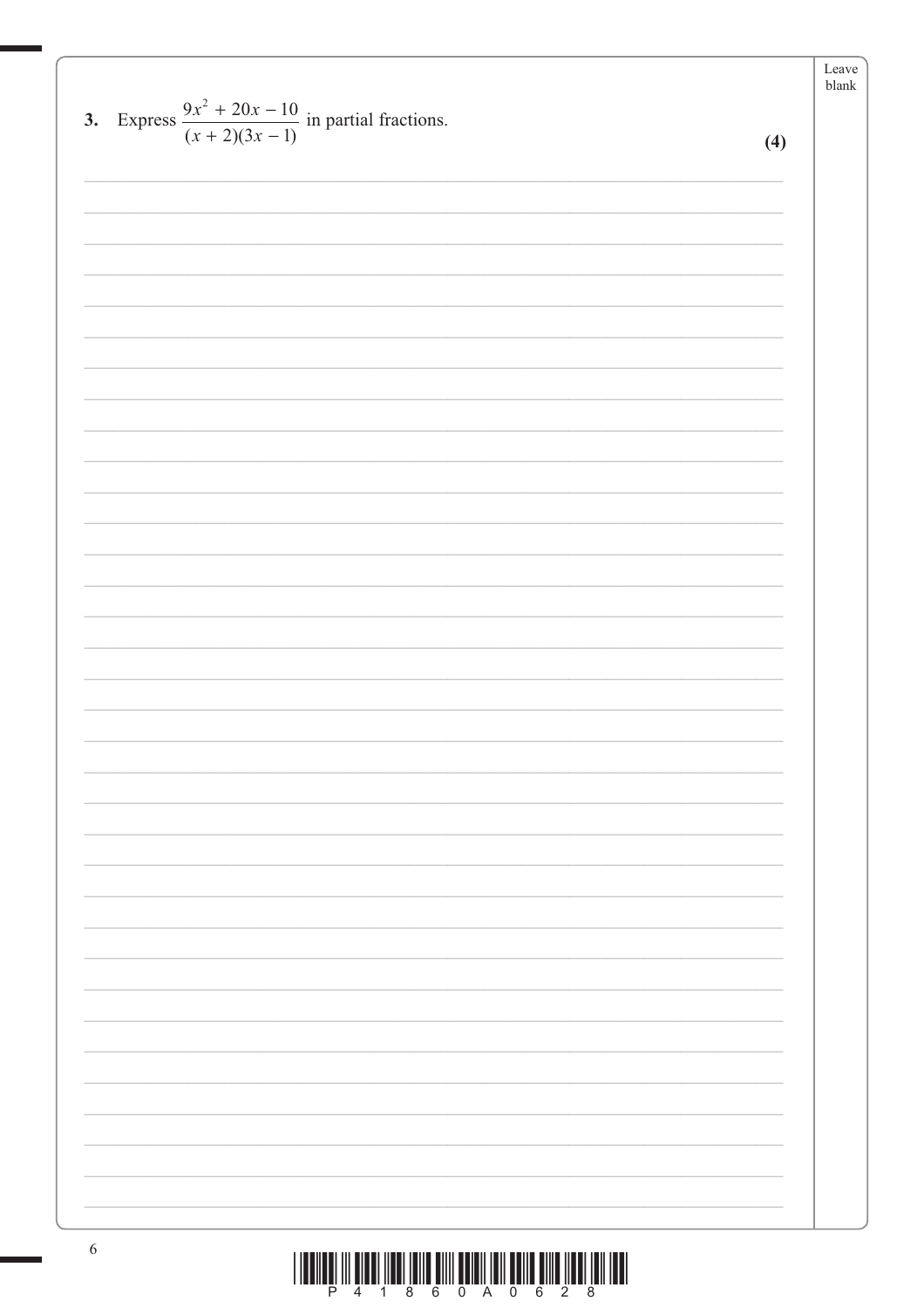| Question 3 continued |                 |
|----------------------|-----------------|
|                      |                 |
|                      |                 |
|                      |                 |
|                      |                 |
|                      |                 |
|                      |                 |
|                      |                 |
|                      |                 |
|                      |                 |
|                      |                 |
|                      |                 |
|                      |                 |
|                      |                 |
|                      |                 |
|                      |                 |
|                      |                 |
|                      |                 |
|                      |                 |
|                      |                 |
|                      | Q3              |
|                      | (Total 4 marks) |

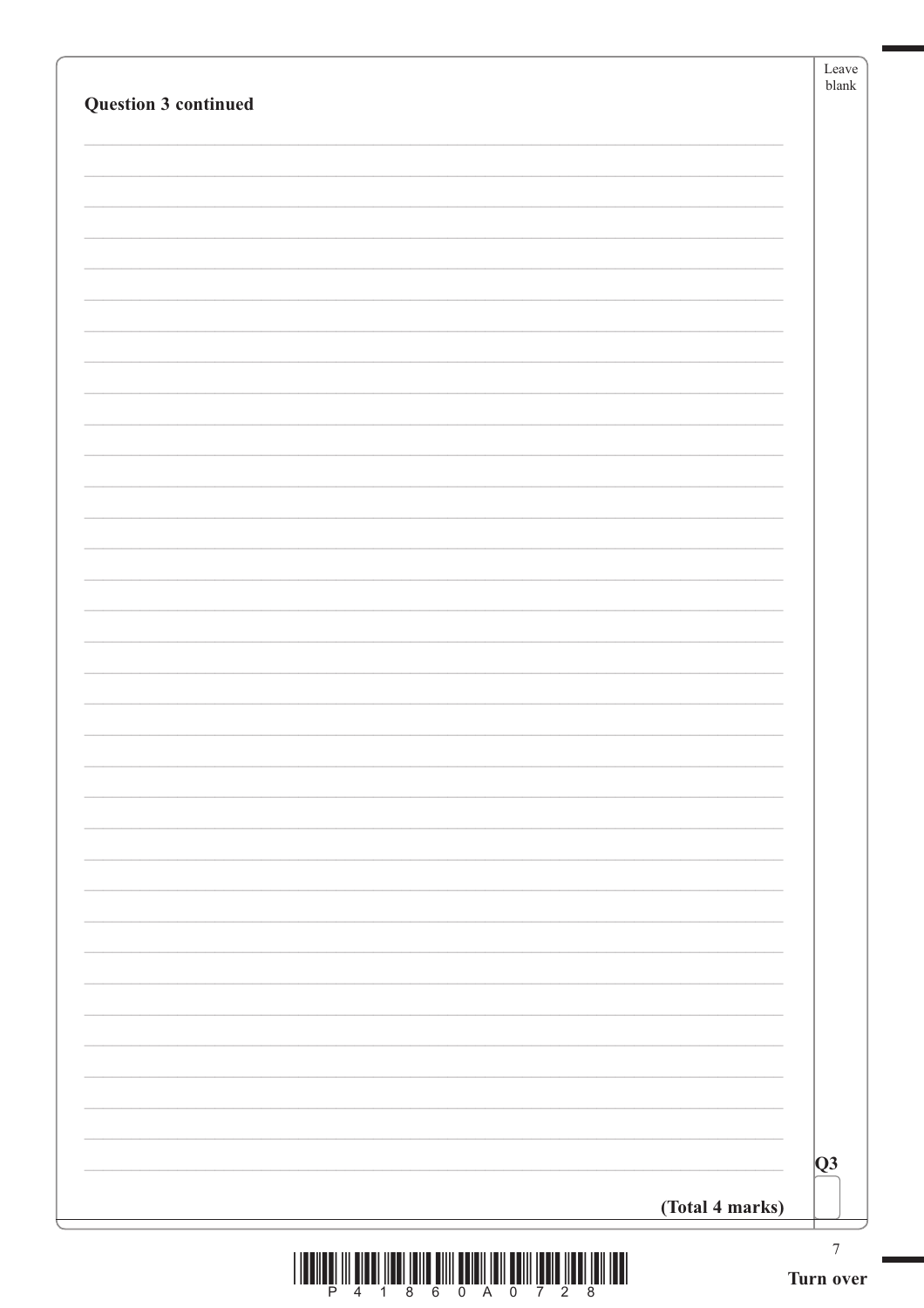

Figure 1 shows a sketch of part of the curve with equation  $y = \frac{x}{x}$  $=\frac{x}{1+\sqrt{x}}$ . The finite region *R*, shown shaded in Figure 1, is bounded by the curve, the *x*-axis, the line with equation  $x = 1$  and the line with equation  $x = 4$ .

(a) Complete the table with the value of *y* corresponding to  $x = 3$ , giving your answer to 4 decimal places.

**(1)**

| $\mathbf{A}$<br>$\boldsymbol{\mathcal{N}}$ |                         |        |        |  |  |
|--------------------------------------------|-------------------------|--------|--------|--|--|
|                                            | $\mathsf{v}.\mathsf{v}$ | 0.8284 | 1.3333 |  |  |

 (b) Use the trapezium rule, with all the values of *y* in the completed table, to obtain an estimate of the area of the region *R*, giving your answer to 3 decimal places.

**(3)**

(c) Use the substitution  $u = 1 + \sqrt{x}$ , to find, by integrating, the exact area of *R*.

**(8)**

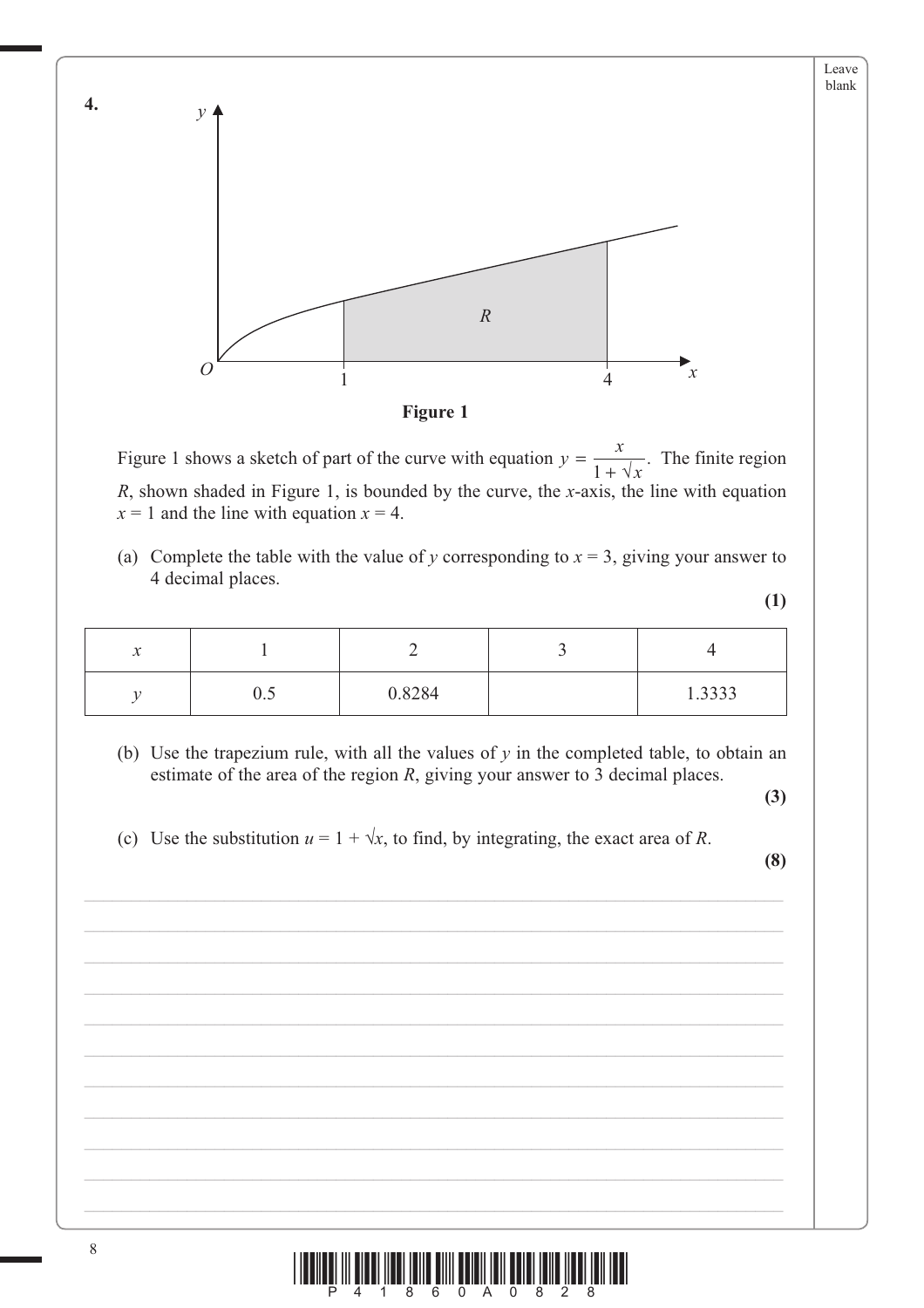| <b>Question 4 continued</b> |  |
|-----------------------------|--|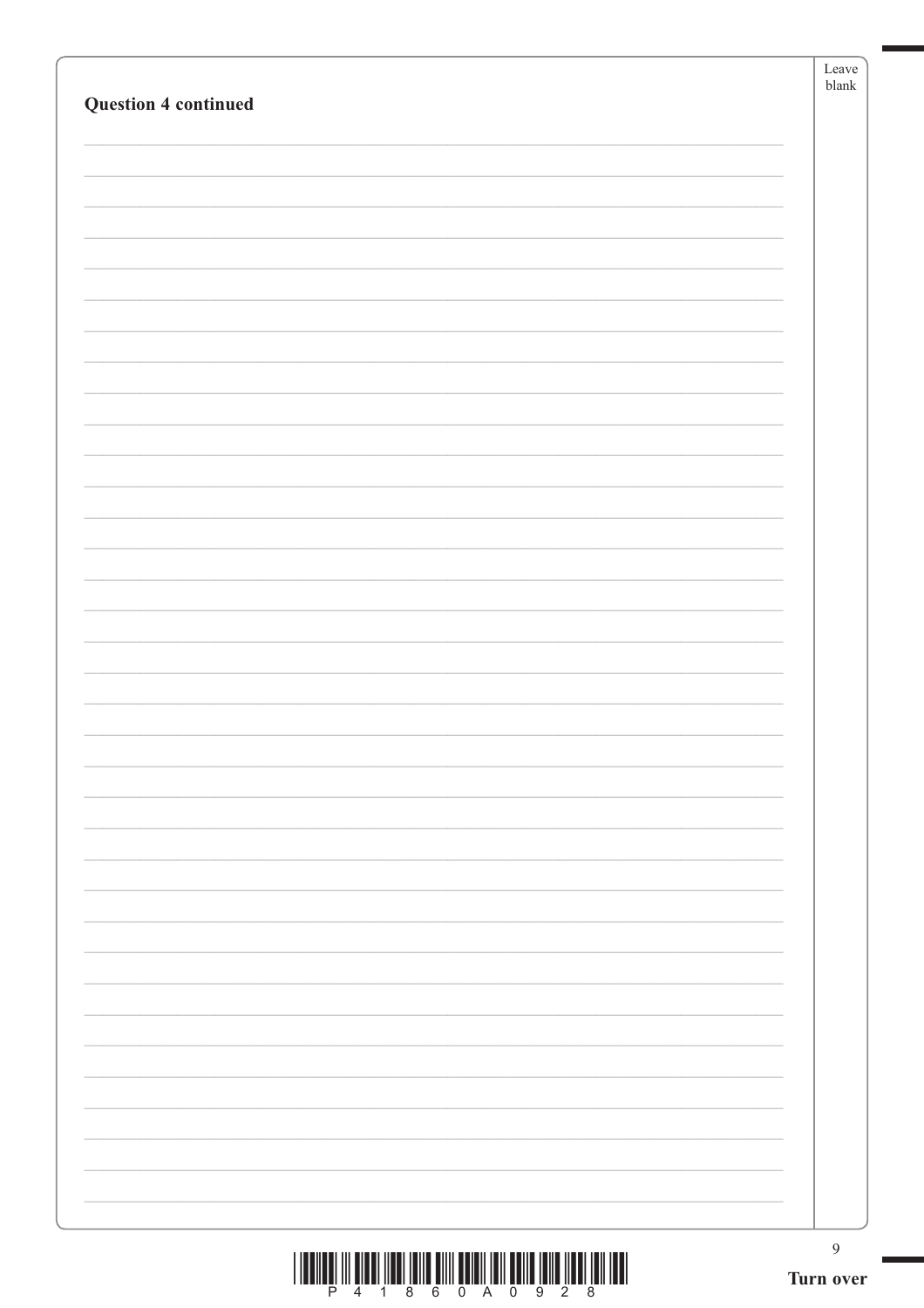|                                                                                                                                  | Leave    |
|----------------------------------------------------------------------------------------------------------------------------------|----------|
| <b>Question 4 continued</b>                                                                                                      | $b$ lank |
|                                                                                                                                  |          |
|                                                                                                                                  |          |
|                                                                                                                                  |          |
|                                                                                                                                  |          |
|                                                                                                                                  |          |
|                                                                                                                                  |          |
|                                                                                                                                  |          |
|                                                                                                                                  |          |
|                                                                                                                                  |          |
|                                                                                                                                  |          |
|                                                                                                                                  |          |
|                                                                                                                                  |          |
|                                                                                                                                  |          |
|                                                                                                                                  |          |
|                                                                                                                                  |          |
|                                                                                                                                  |          |
|                                                                                                                                  |          |
|                                                                                                                                  |          |
|                                                                                                                                  |          |
|                                                                                                                                  |          |
|                                                                                                                                  |          |
|                                                                                                                                  |          |
|                                                                                                                                  |          |
|                                                                                                                                  |          |
|                                                                                                                                  |          |
|                                                                                                                                  |          |
|                                                                                                                                  |          |
|                                                                                                                                  |          |
|                                                                                                                                  |          |
|                                                                                                                                  |          |
|                                                                                                                                  |          |
|                                                                                                                                  |          |
|                                                                                                                                  |          |
|                                                                                                                                  |          |
|                                                                                                                                  |          |
|                                                                                                                                  |          |
|                                                                                                                                  |          |
|                                                                                                                                  |          |
|                                                                                                                                  |          |
|                                                                                                                                  |          |
|                                                                                                                                  |          |
|                                                                                                                                  |          |
| $10\,$<br><u>. I sa matang tito ang ang tinang tanggang matang taong matang na tinang taong taong taong taong taong taong ma</u> |          |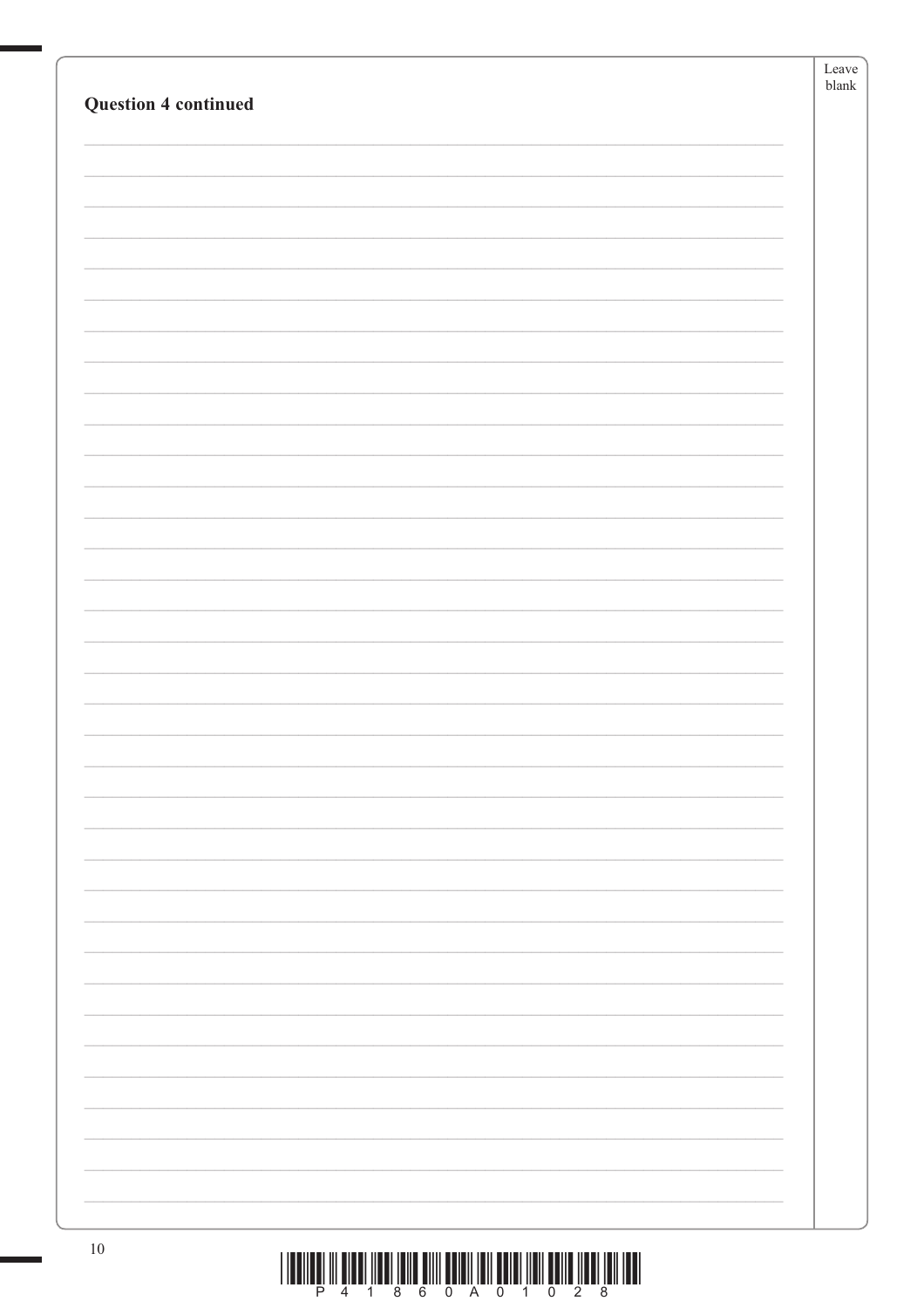| <b>Question 4 continued</b> |                  | Leave<br>$b$ lank |
|-----------------------------|------------------|-------------------|
|                             |                  |                   |
|                             |                  |                   |
|                             |                  |                   |
|                             |                  |                   |
|                             |                  |                   |
|                             |                  |                   |
|                             |                  |                   |
|                             |                  |                   |
|                             |                  |                   |
|                             |                  |                   |
|                             |                  |                   |
|                             |                  |                   |
|                             |                  |                   |
|                             |                  |                   |
|                             |                  |                   |
|                             |                  |                   |
|                             |                  |                   |
|                             |                  |                   |
|                             |                  |                   |
|                             |                  |                   |
|                             |                  |                   |
|                             |                  |                   |
|                             |                  |                   |
|                             |                  |                   |
|                             |                  |                   |
|                             |                  |                   |
|                             |                  |                   |
|                             |                  |                   |
|                             |                  |                   |
|                             |                  |                   |
|                             |                  |                   |
|                             |                  |                   |
|                             |                  |                   |
|                             |                  |                   |
|                             |                  |                   |
|                             |                  | Q <sub>4</sub>    |
|                             | (Total 12 marks) |                   |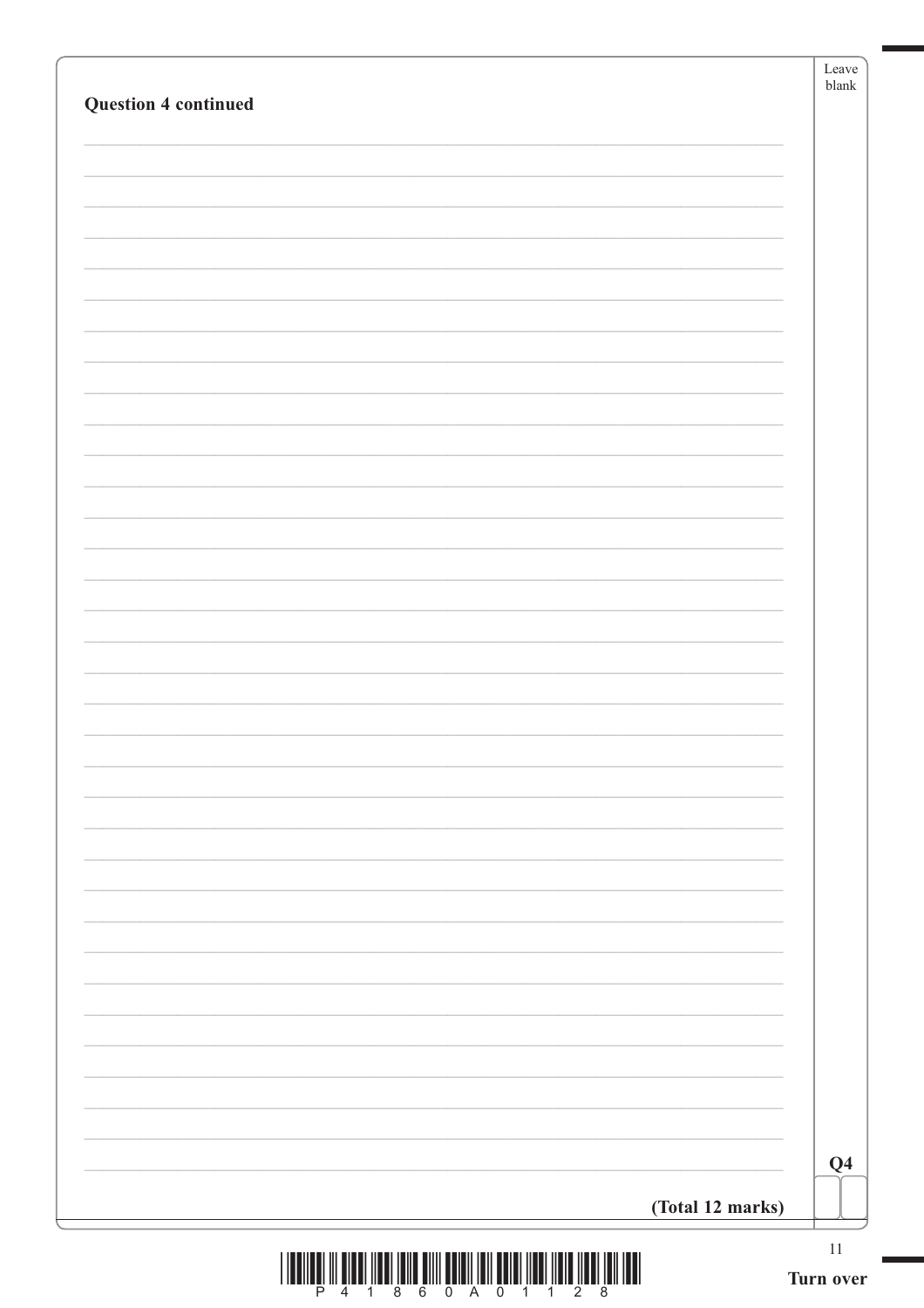

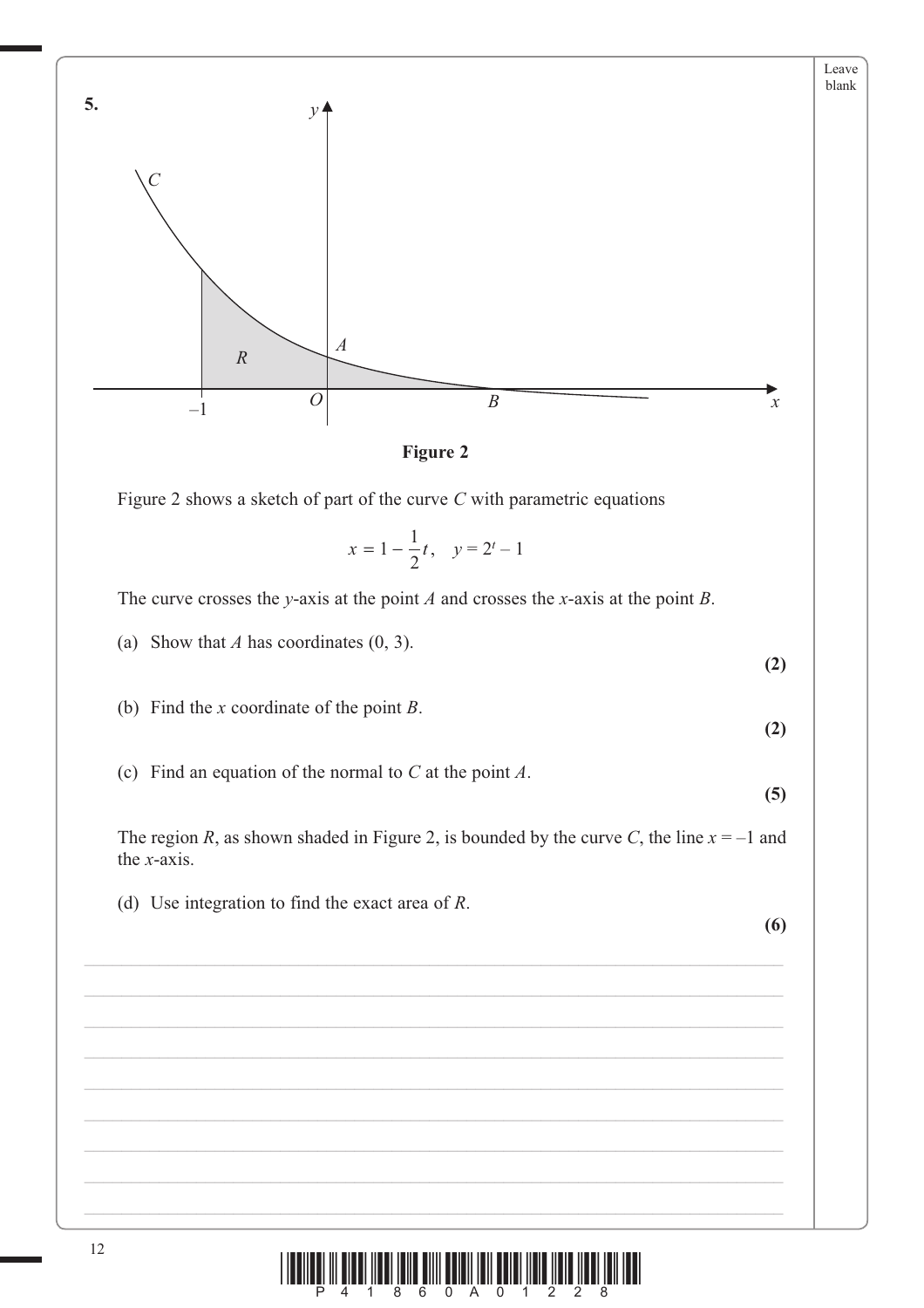| <b>Question 5 continued</b> | $b$ lank |
|-----------------------------|----------|
|                             |          |
|                             |          |
|                             |          |
|                             |          |
|                             |          |
|                             |          |
|                             |          |
|                             |          |
|                             |          |
|                             |          |
|                             |          |
|                             |          |
|                             |          |
|                             |          |
|                             |          |
|                             |          |
|                             |          |
|                             |          |
|                             |          |
|                             |          |
|                             |          |
|                             |          |
|                             |          |
|                             |          |
|                             |          |
|                             |          |
|                             |          |
|                             |          |
|                             |          |
|                             |          |
|                             |          |
|                             |          |
|                             |          |
|                             |          |
|                             |          |
|                             |          |
|                             |          |
|                             |          |
|                             |          |

N.

 $\begin{array}{c} \text{||llullg||} \\ \text{||llullg||} \\ \text{||llullg||} \end{array} \begin{array}{c} \text{||llullg||} \\ \text{||llllg} \\ \text{||llllg} \\ \text{||llllg} \end{array} \begin{array}{c} \text{||llllg} \\ \text{||llllg} \\ \text{||llllg} \\ \text{||llllg} \\ \text{||llllg} \\ \text{||llllg} \end{array} \begin{array}{c} \text{||llllg} \\ \text{||llllg} \\ \text{||llllg} \\ \text{||llllg} \\ \text{||llllg} \\ \text{||llllg} \\ \text{||ll$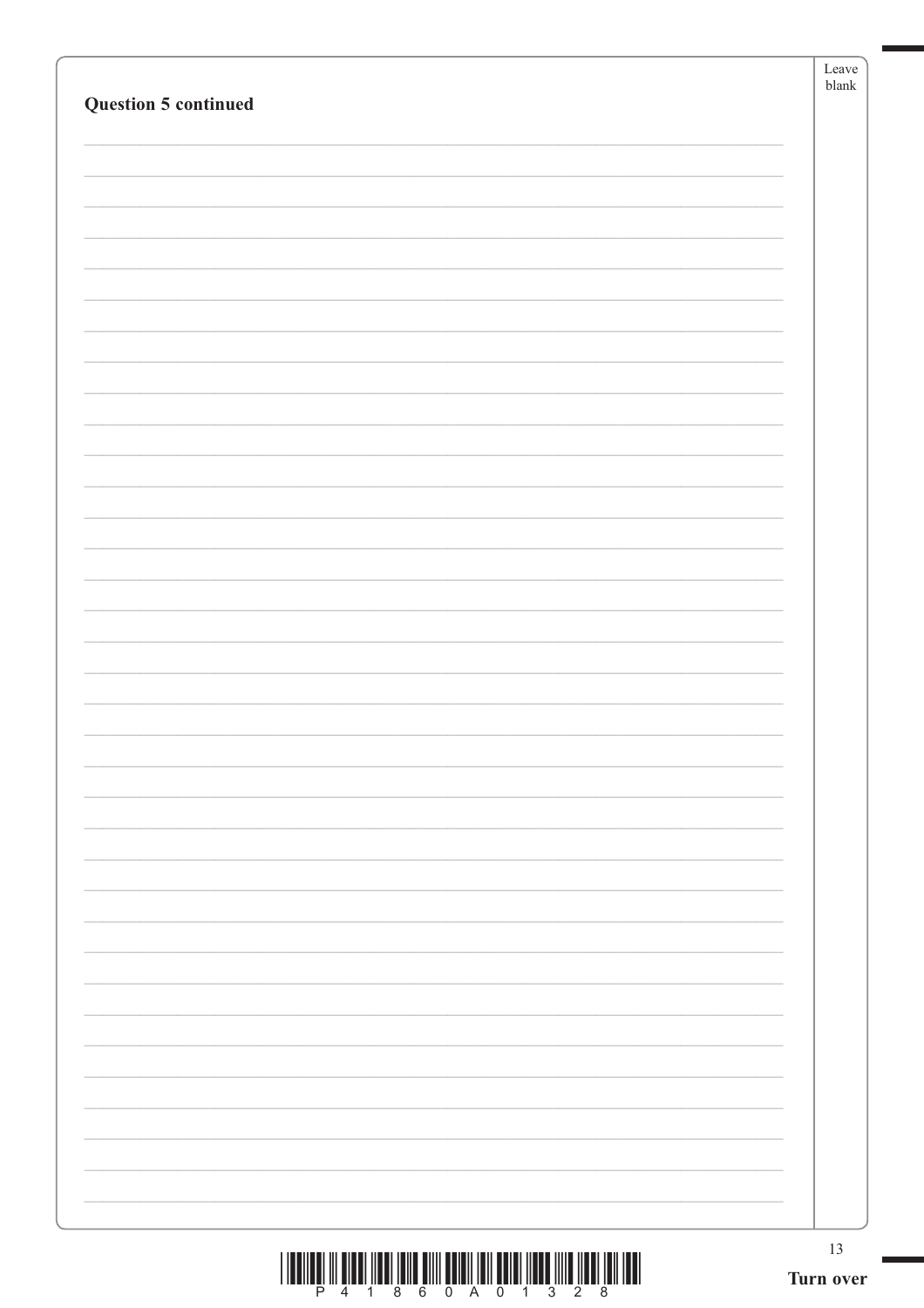|                      | Leave         |
|----------------------|---------------|
|                      | ${\tt blank}$ |
| Question 5 continued |               |
|                      |               |
|                      |               |
|                      |               |
|                      |               |
|                      |               |
|                      |               |
|                      |               |
|                      |               |
|                      |               |
|                      |               |
|                      |               |
|                      |               |
|                      |               |
|                      |               |
|                      |               |
|                      |               |
|                      |               |
|                      |               |
|                      |               |
|                      |               |
|                      |               |
|                      |               |
|                      |               |
|                      |               |
|                      |               |
|                      |               |
|                      |               |
|                      |               |
|                      |               |
|                      |               |
|                      |               |
|                      |               |
|                      |               |
|                      |               |
|                      |               |
|                      |               |
|                      |               |
|                      |               |
|                      |               |
|                      |               |
|                      |               |
|                      |               |
|                      |               |
|                      |               |
|                      |               |
|                      |               |
|                      |               |
|                      |               |
|                      |               |
| 14                   |               |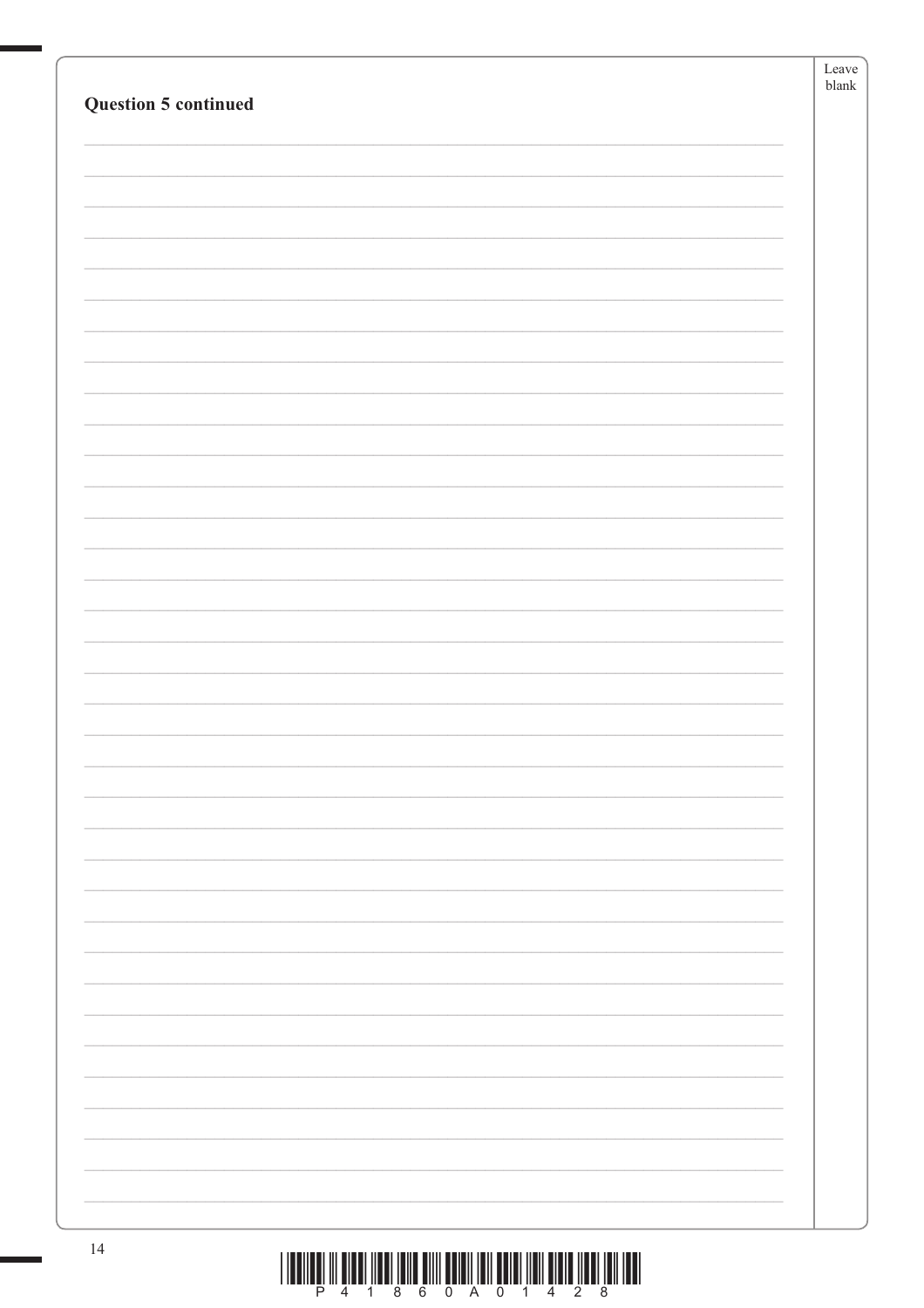| Question 5 continued |                  |
|----------------------|------------------|
|                      |                  |
|                      |                  |
|                      |                  |
|                      |                  |
|                      |                  |
|                      |                  |
|                      |                  |
|                      |                  |
|                      |                  |
|                      |                  |
|                      |                  |
|                      |                  |
|                      |                  |
|                      |                  |
|                      |                  |
|                      |                  |
|                      |                  |
|                      |                  |
|                      |                  |
|                      |                  |
|                      |                  |
|                      |                  |
|                      |                  |
|                      |                  |
|                      |                  |
|                      |                  |
|                      |                  |
|                      | (Total 15 marks) |

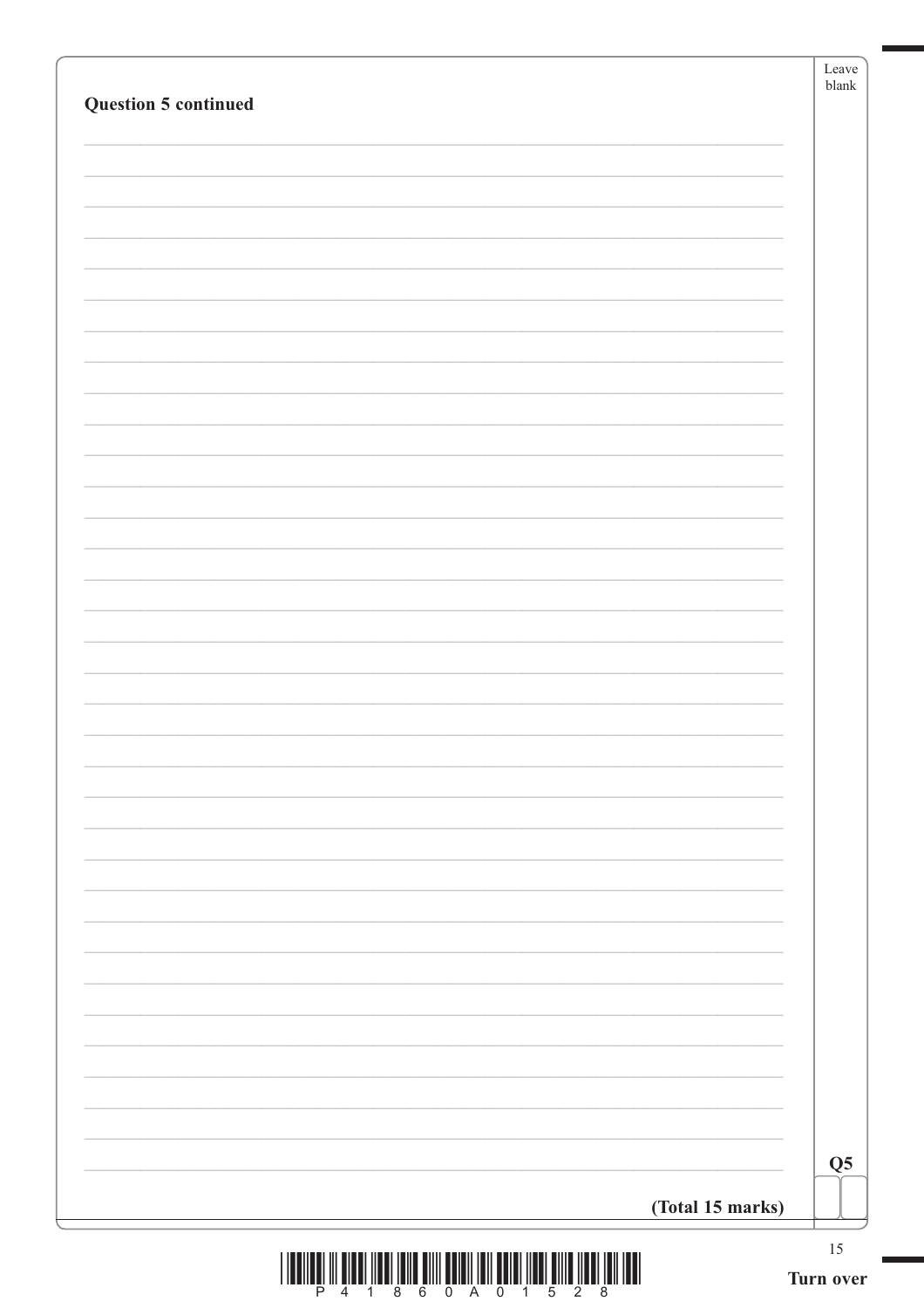

<u>n m tırın hali ilmi tım balındırın yalı hali tımı hal</u>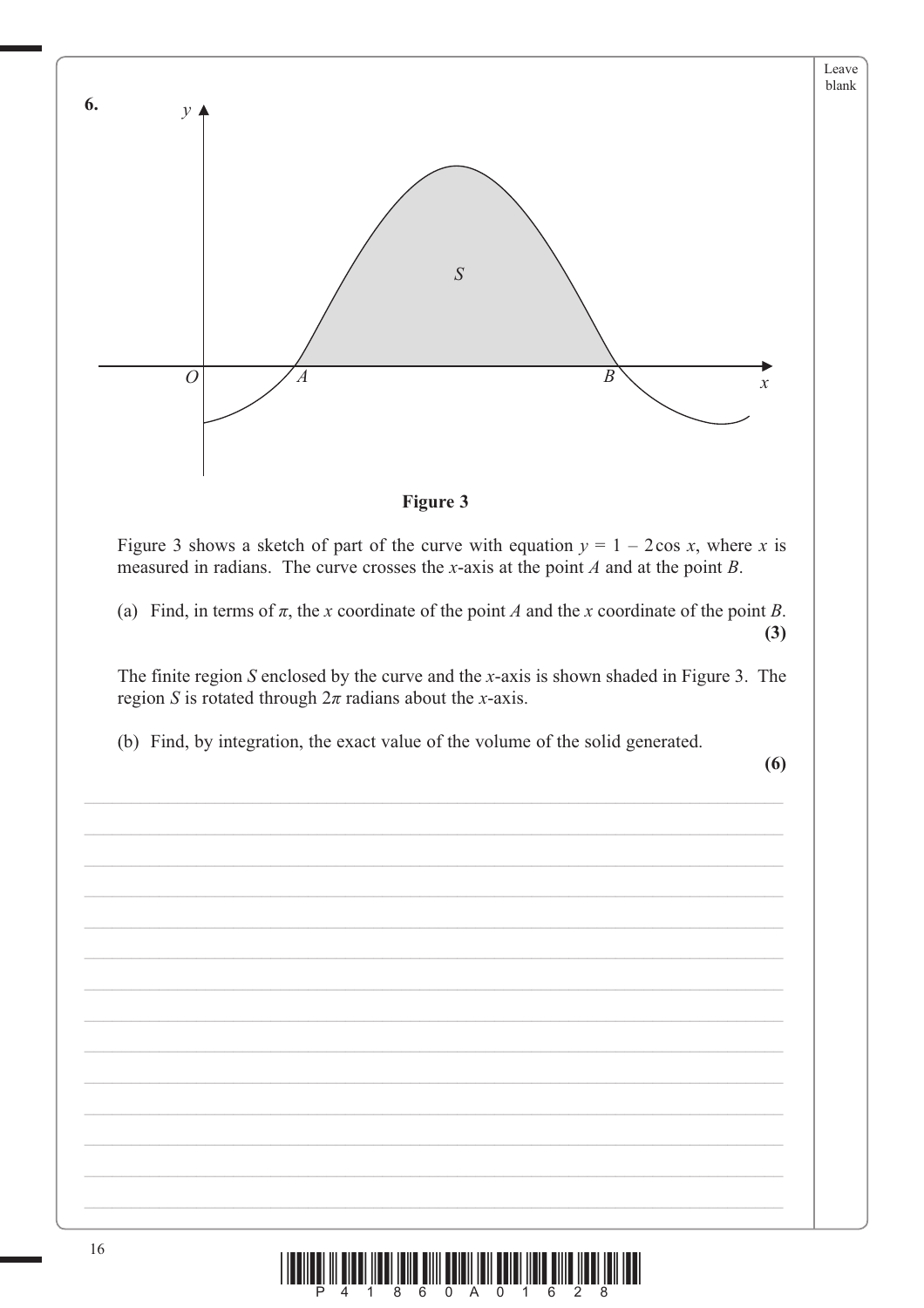|                      | Leave<br>${\tt blank}$ |
|----------------------|------------------------|
| Question 6 continued |                        |
|                      |                        |
|                      |                        |
|                      |                        |
|                      |                        |
|                      |                        |
|                      |                        |
|                      |                        |
|                      |                        |
|                      |                        |
|                      |                        |
|                      |                        |
|                      |                        |
|                      |                        |
|                      |                        |
|                      |                        |
|                      |                        |
|                      |                        |
|                      |                        |
|                      |                        |
|                      |                        |
|                      |                        |
|                      |                        |
|                      |                        |
|                      |                        |
|                      |                        |
|                      |                        |
|                      |                        |
|                      |                        |
|                      |                        |
|                      |                        |
|                      |                        |
|                      |                        |
|                      |                        |
|                      |                        |
|                      |                        |
|                      |                        |
|                      | $17\,$                 |

 $\begin{array}{c} \text{||llulling III} \\ \text{||llulling III} \end{array} \begin{array}{c} \text{||llulling III} \\ \text{4} \end{array} \begin{array}{c} \text{||llulling III} \\ \text{8} \end{array} \begin{array}{c} \text{||llilling III} \\ \text{9} \end{array} \begin{array}{c} \text{||lllljulling III} \\ \text{1} \end{array} \begin{array}{c} \text{||lllljulling III} \\ \text{1} \end{array} \begin{array}{c} \text{||lllljulling III} \\ \text{1} \end{array} \begin{array}{c} \text{||lllljulling III} \\ \text$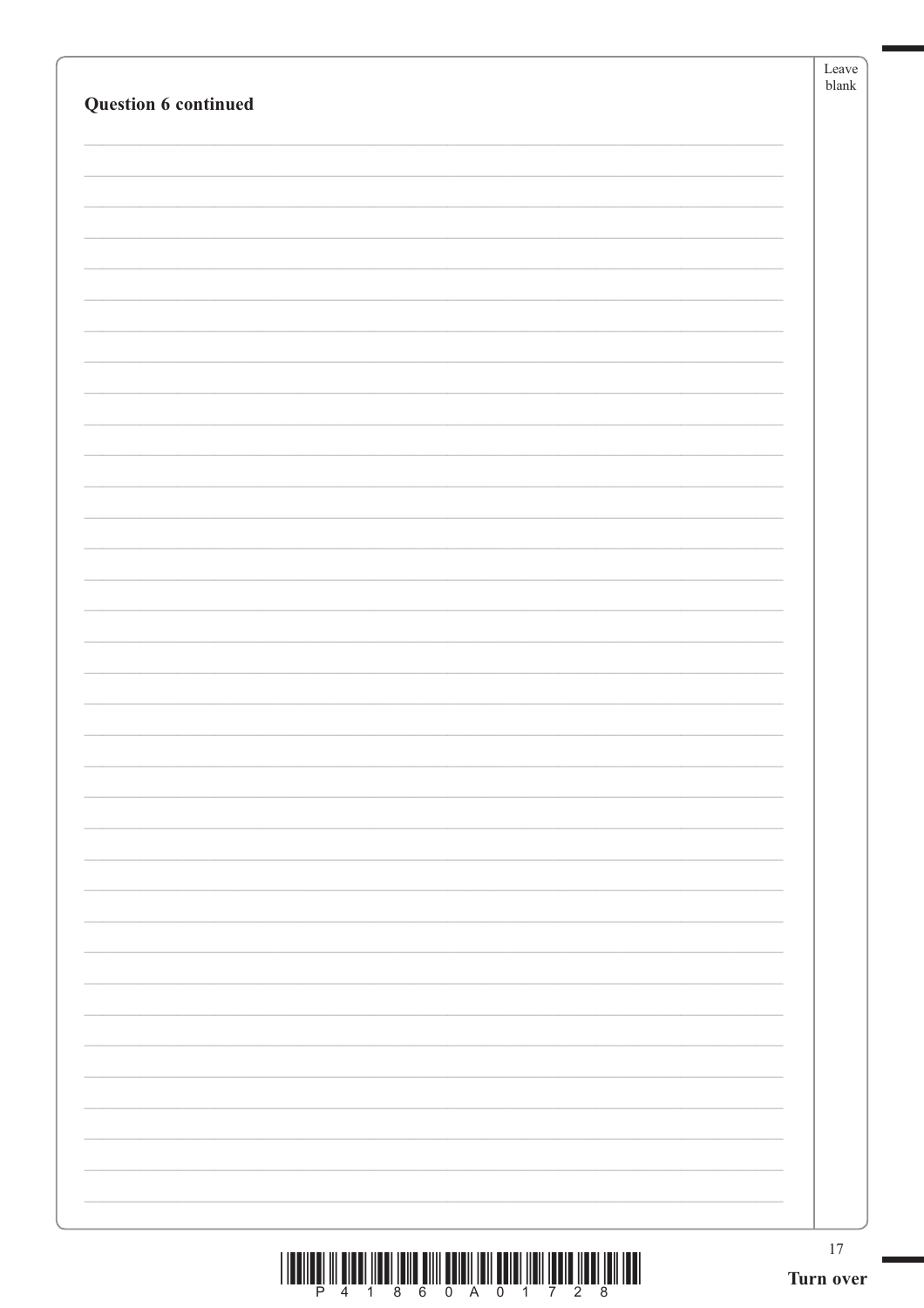|                      | Leave    |
|----------------------|----------|
| Question 6 continued | $b$ lank |
|                      |          |
|                      |          |
|                      |          |
|                      |          |
|                      |          |
|                      |          |
|                      |          |
|                      |          |
|                      |          |
|                      |          |
|                      |          |
|                      |          |
|                      |          |
|                      |          |
|                      |          |
|                      |          |
|                      |          |
|                      |          |
|                      |          |
|                      |          |
|                      |          |
|                      |          |
|                      |          |
|                      |          |
|                      |          |
|                      |          |
|                      |          |
|                      |          |
|                      |          |
|                      |          |
|                      |          |
|                      |          |
|                      |          |
|                      |          |
|                      |          |
|                      |          |
|                      |          |
|                      |          |
|                      |          |
|                      |          |
|                      |          |
| 18                   |          |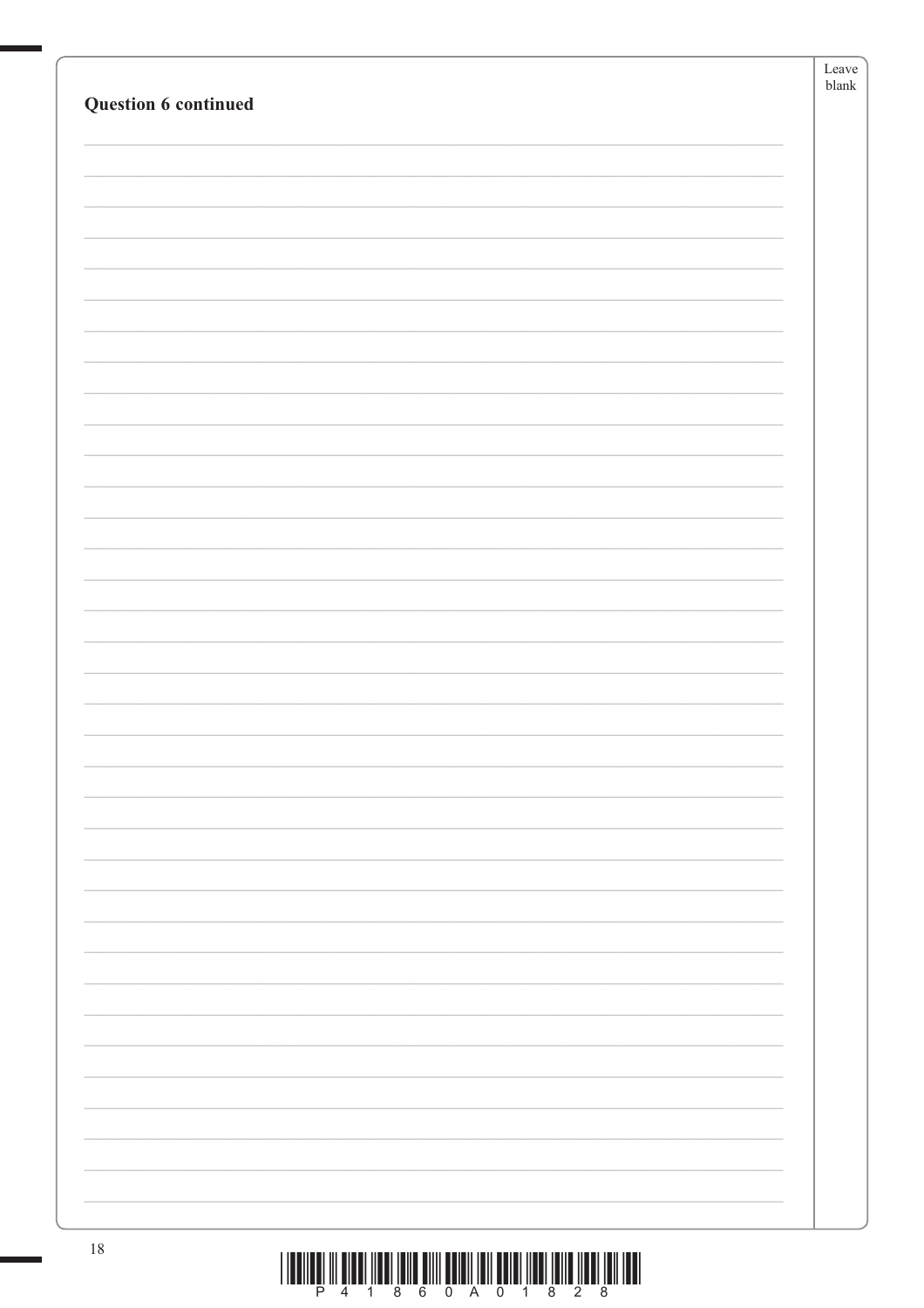| Question 6 continued |                 |                |
|----------------------|-----------------|----------------|
|                      |                 |                |
|                      |                 |                |
|                      |                 |                |
|                      |                 |                |
|                      |                 |                |
|                      |                 |                |
|                      |                 |                |
|                      |                 |                |
|                      |                 |                |
|                      |                 |                |
|                      |                 |                |
|                      |                 |                |
|                      |                 |                |
|                      |                 |                |
|                      |                 |                |
|                      |                 |                |
|                      |                 |                |
|                      |                 |                |
|                      |                 |                |
|                      |                 |                |
|                      |                 |                |
|                      |                 | Q <sub>6</sub> |
|                      | (Total 9 marks) |                |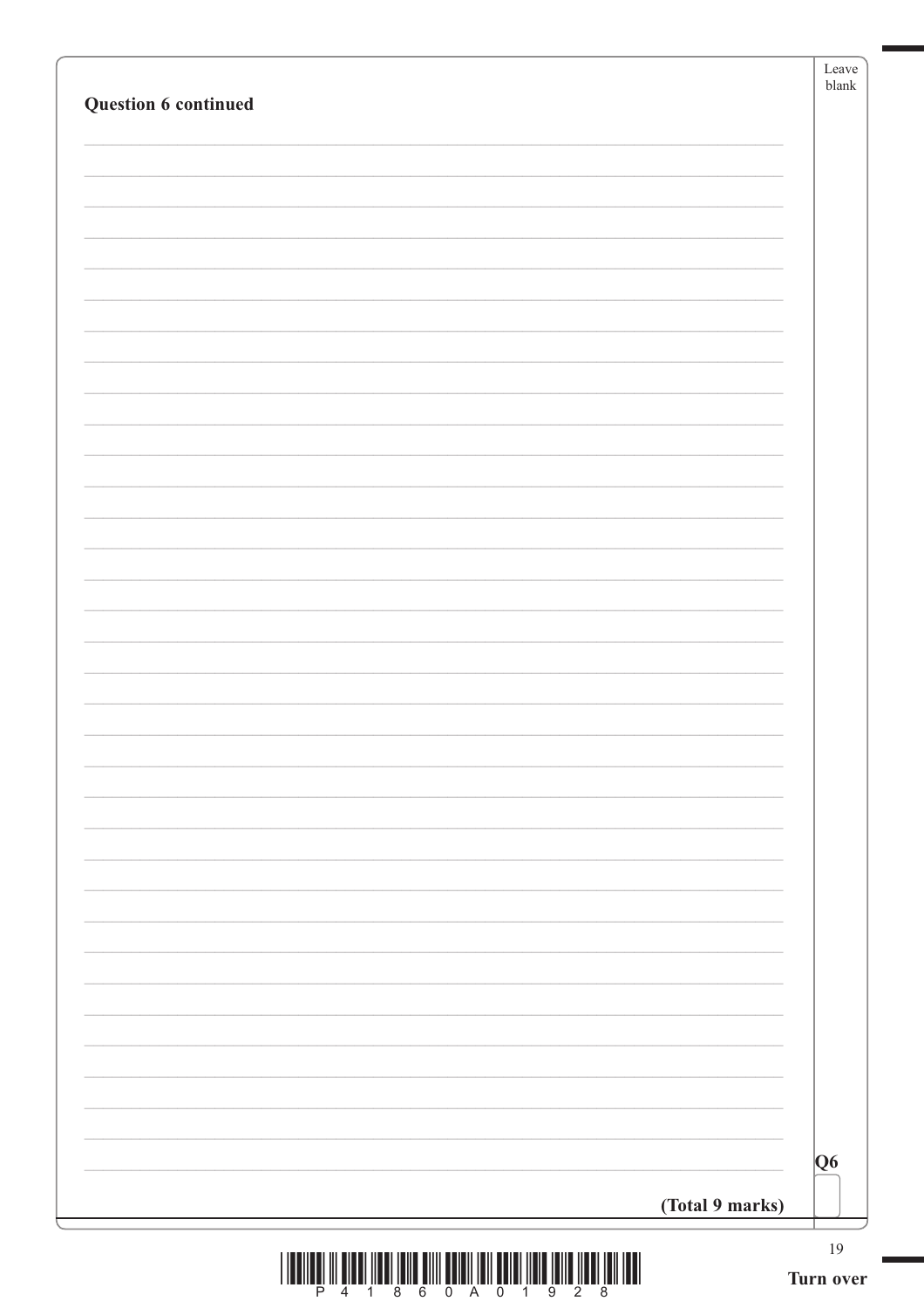With respect to a fixed origin O, the lines  $l_1$  and  $l_2$  are given by the equations 7.

 $l_1$ :  $\mathbf{r} = (9\mathbf{i} + 13\mathbf{j} - 3\mathbf{k}) + \lambda(\mathbf{i} + 4\mathbf{j} - 2\mathbf{k})$ 

$$
l_2: \mathbf{r} = (2\mathbf{i} - \mathbf{j} + \mathbf{k}) + \mu(2\mathbf{i} + \mathbf{j} + \mathbf{k})
$$

where  $\lambda$  and  $\mu$  are scalar parameters.

(a) Given that  $l_1$  and  $l_2$  meet, find the position vector of their point of intersection.

 $(5)$ 

Leave  $blank$ 

(b) Find the acute angle between  $l_1$  and  $l_2$ , giving your answer in degrees to 1 decimal place.  $(3)$ 

Given that the point A has position vector  $4i + 16j - 3k$  and that the point P lies on  $l_1$  such that  $AP$  is perpendicular to  $l_1$ ,

(c) find the exact coordinates of  $P$ .

 $(6)$ 

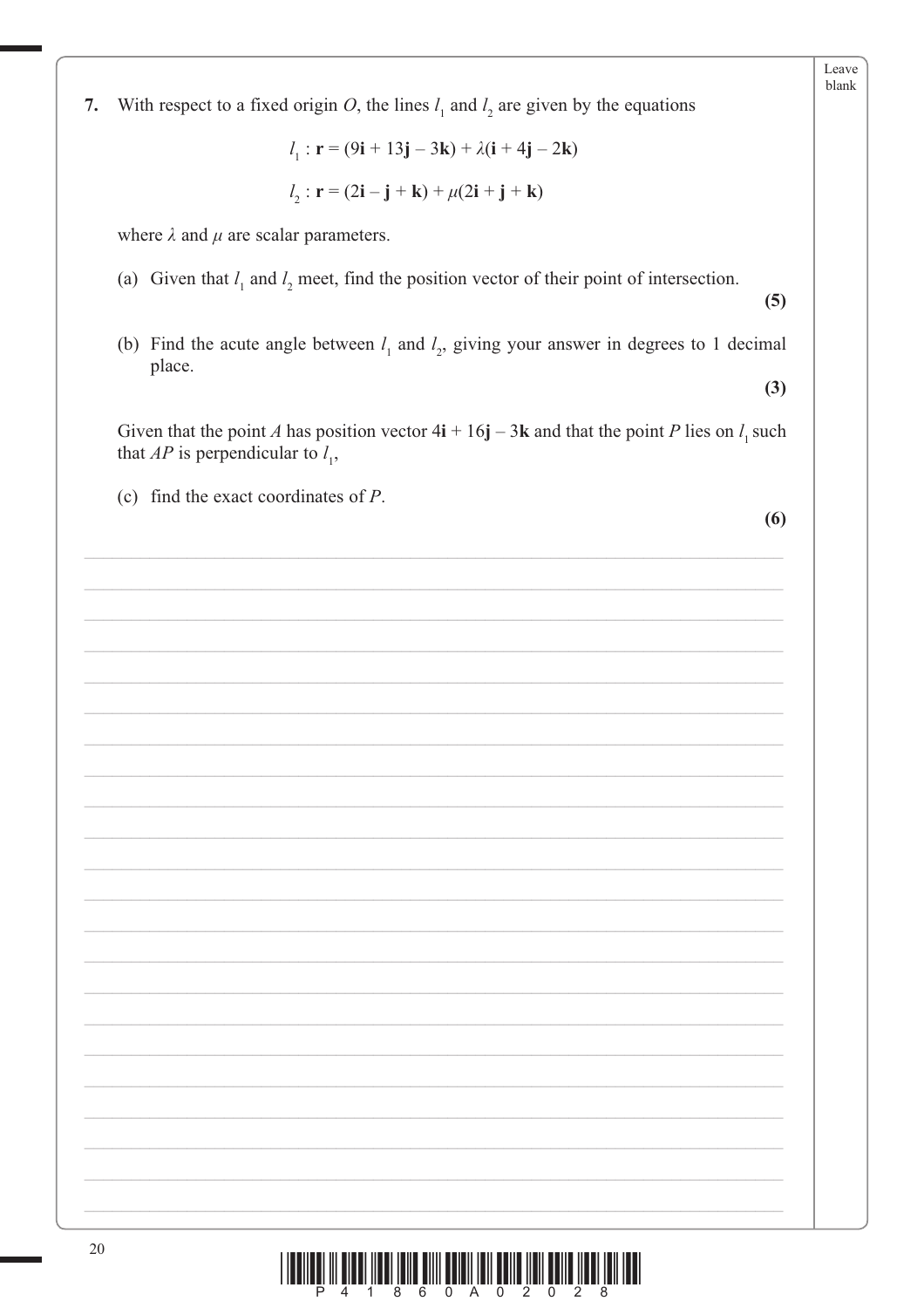| <b>Question 7 continued</b> | Leave<br>blank      |
|-----------------------------|---------------------|
|                             |                     |
|                             |                     |
|                             |                     |
|                             |                     |
|                             |                     |
|                             |                     |
|                             |                     |
|                             |                     |
|                             |                     |
|                             |                     |
|                             |                     |
|                             |                     |
|                             |                     |
|                             |                     |
|                             |                     |
|                             |                     |
|                             |                     |
|                             |                     |
|                             |                     |
|                             |                     |
|                             |                     |
|                             |                     |
|                             |                     |
|                             | $21\,$<br>Turn over |

 $\overline{\phantom{0}}$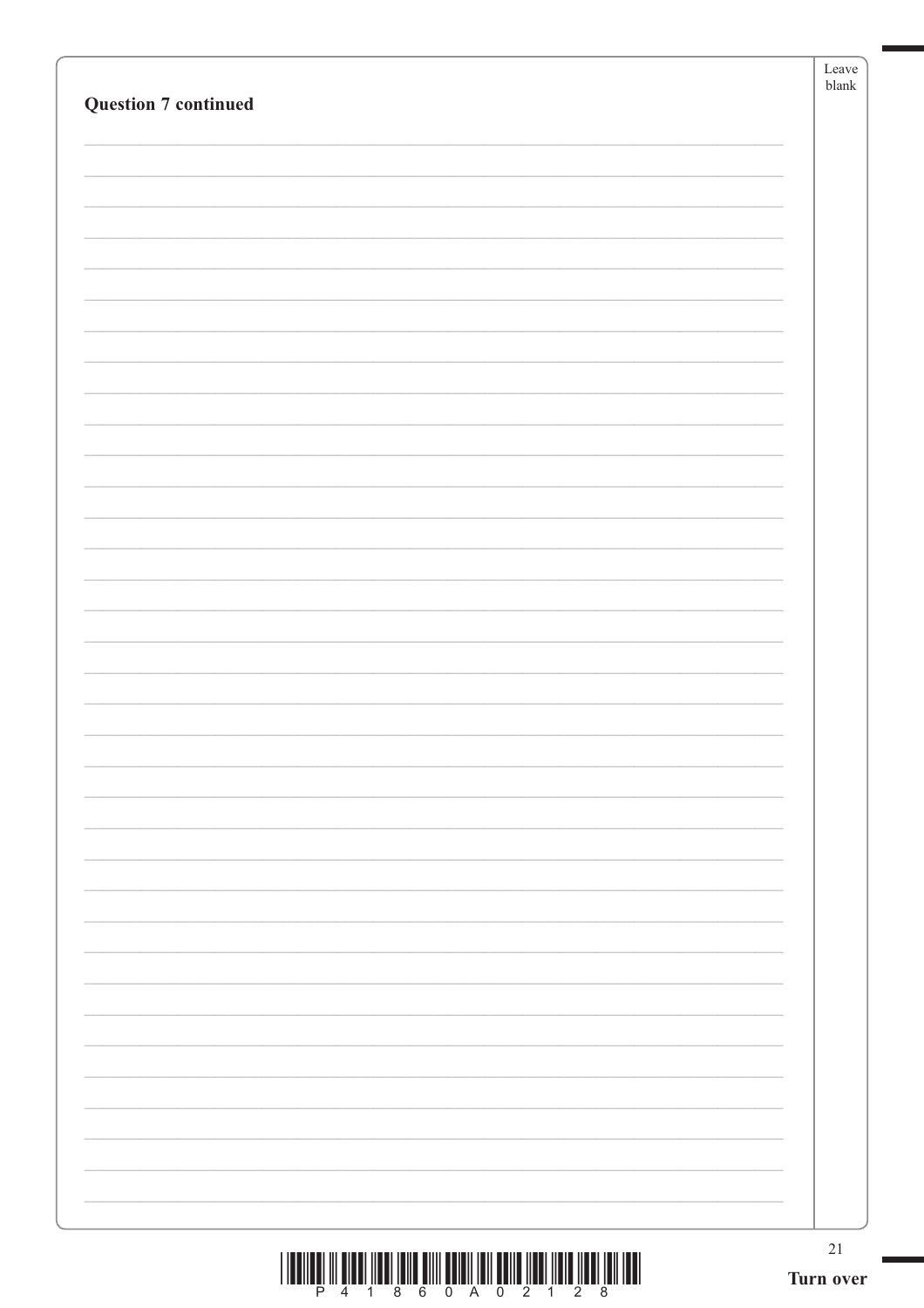| <b>Question 7 continued</b> | Leave<br>${\tt blank}$ |
|-----------------------------|------------------------|
|                             |                        |
|                             |                        |
|                             |                        |
|                             |                        |
|                             |                        |
|                             |                        |
|                             |                        |
|                             |                        |
|                             |                        |
|                             |                        |
|                             |                        |
|                             |                        |
|                             |                        |
|                             |                        |
|                             |                        |
|                             |                        |
|                             |                        |
|                             |                        |
|                             |                        |
|                             |                        |
|                             |                        |
|                             |                        |
|                             |                        |
|                             |                        |
|                             |                        |
| 22                          |                        |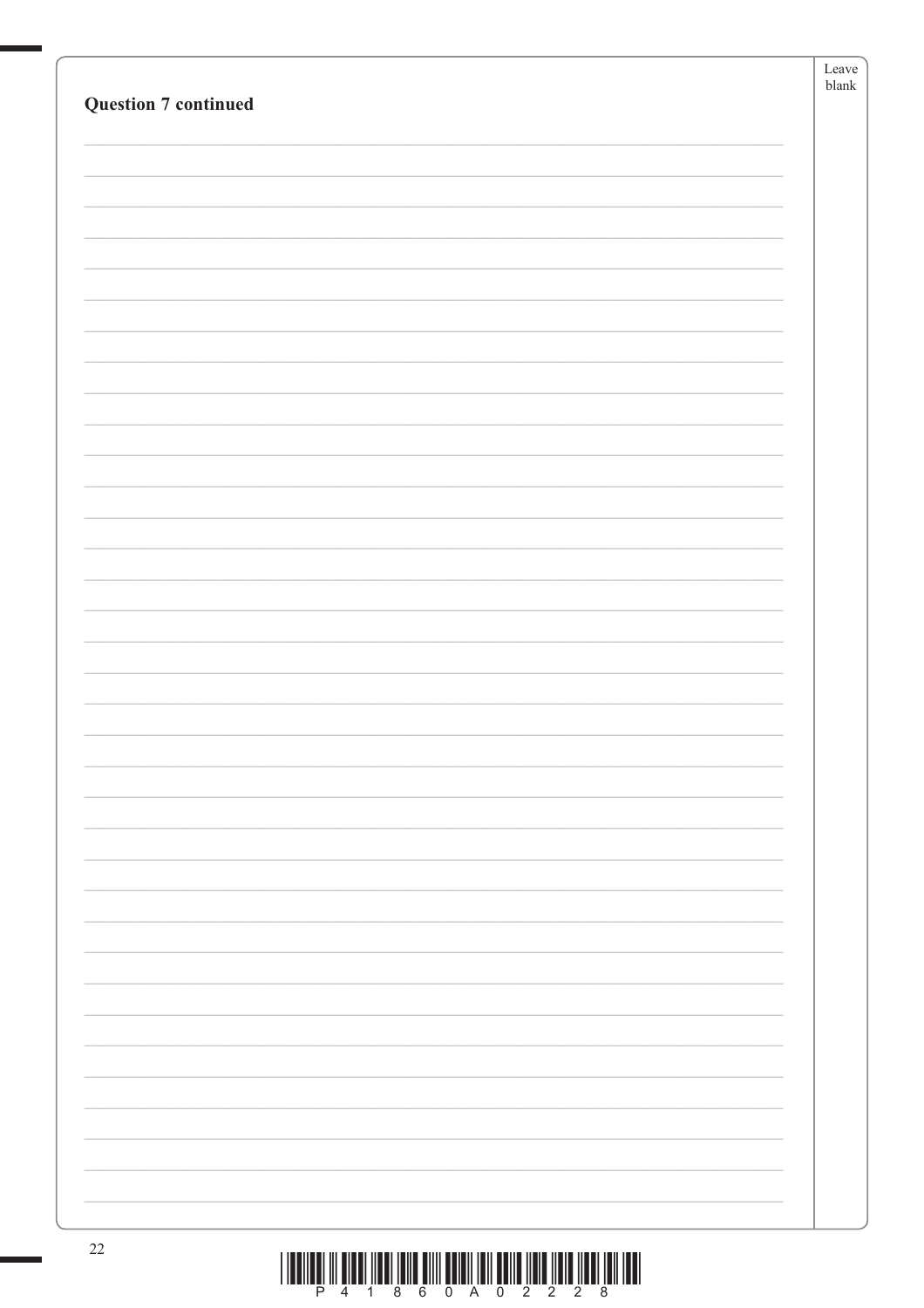|                             | Leave<br>$b$ lank |
|-----------------------------|-------------------|
| <b>Question 7 continued</b> |                   |
|                             |                   |
|                             |                   |
|                             |                   |
|                             |                   |
|                             |                   |
|                             |                   |
|                             |                   |
|                             |                   |
|                             |                   |
|                             |                   |
|                             |                   |
|                             |                   |
|                             |                   |
|                             |                   |
|                             |                   |
|                             |                   |
|                             |                   |
|                             |                   |
|                             |                   |
|                             |                   |
|                             |                   |
|                             |                   |
|                             |                   |
|                             |                   |
|                             |                   |
|                             |                   |
|                             |                   |
|                             |                   |
|                             | Q7                |
| (Total 14 marks)            |                   |
|                             |                   |

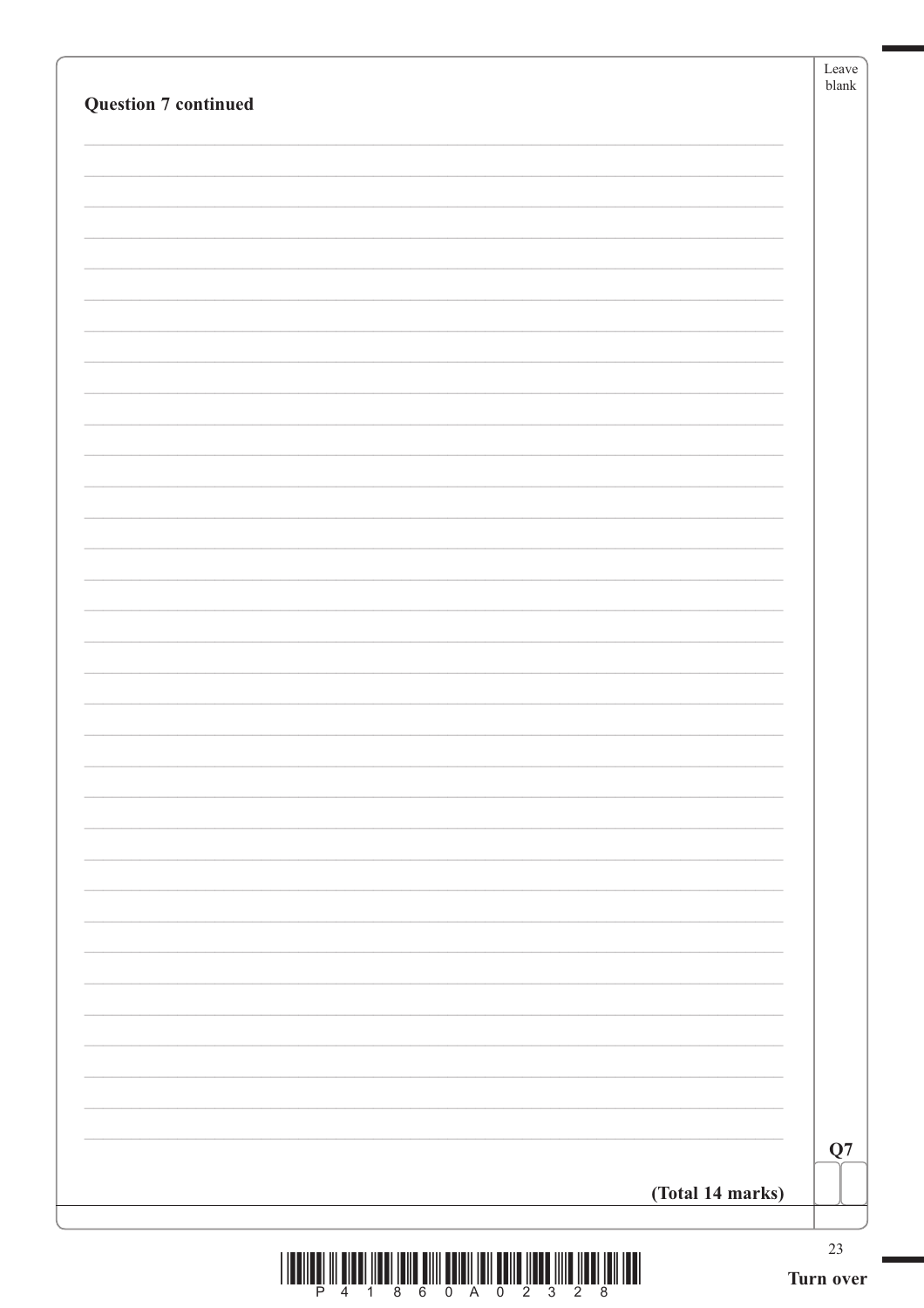Leave blank

A bottle of water is put into a refrigerator. The temperature inside the refrigerator remains 8. constant at  $3^{\circ}$ C and t minutes after the bottle is placed in the refrigerator the temperature of the water in the bottle is  $\theta$  °C.

The rate of change of the temperature of the water in the bottle is modelled by the differential equation,

$$
\frac{\mathrm{d}\theta}{\mathrm{d}t} = \frac{(3-\theta)}{125}
$$

(a) By solving the differential equation, show that,

$$
\theta = Ae^{-0.008t} + 3
$$

where  $\vec{A}$  is a constant.

 $(4)$ 

Given that the temperature of the water in the bottle when it was put in the refrigerator was  $16^{\circ}$ C,

(b) find the time taken for the temperature of the water in the bottle to fall to  $10^{\circ}$ C, giving your answer to the nearest minute.

 $(5)$ 

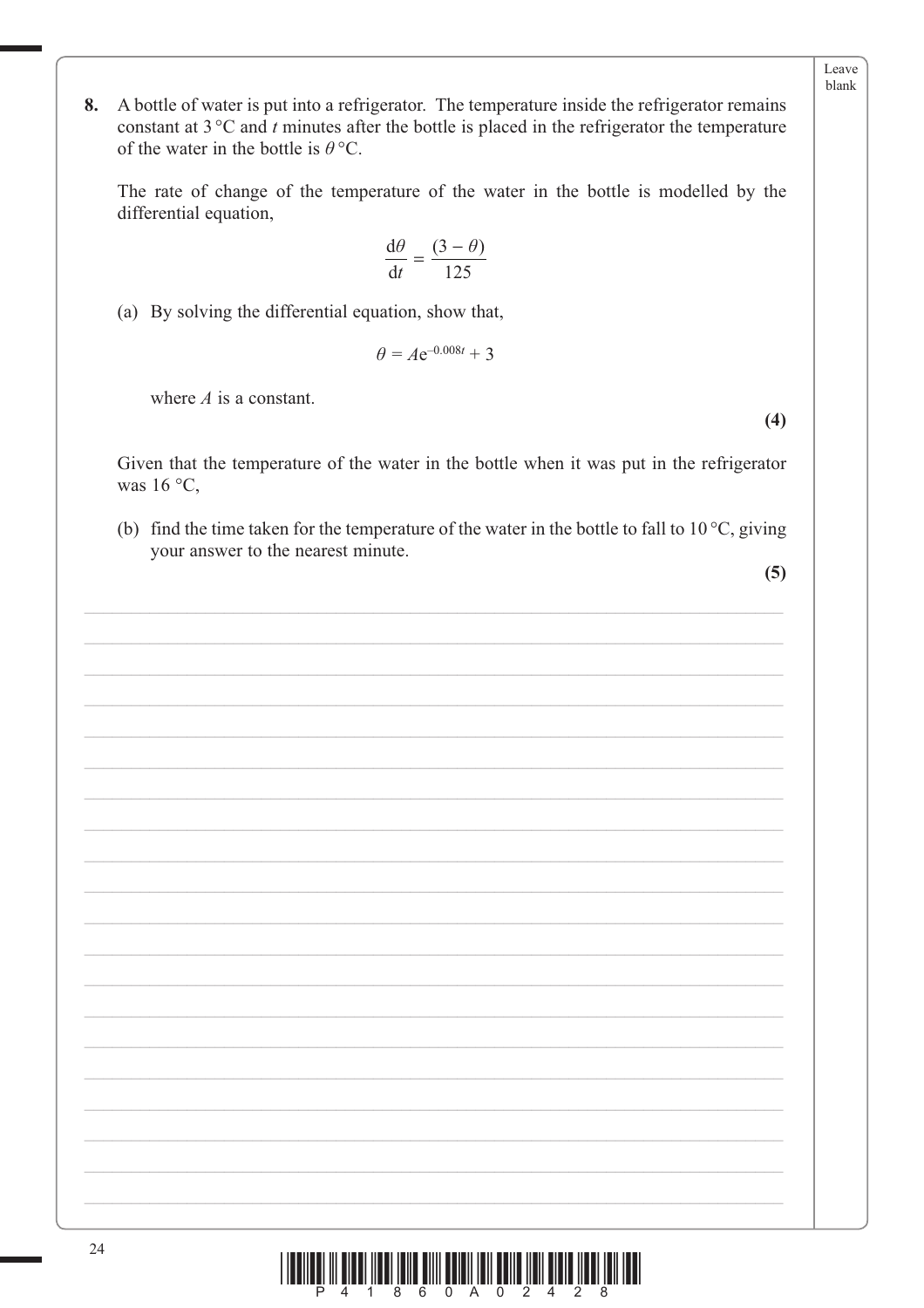|                             | Leave<br>${\tt blank}$ |
|-----------------------------|------------------------|
| <b>Question 8 continued</b> |                        |
|                             |                        |
|                             |                        |
|                             |                        |
|                             |                        |
|                             |                        |
|                             |                        |
|                             |                        |
|                             |                        |
|                             |                        |
|                             |                        |
|                             |                        |
|                             |                        |
|                             |                        |
|                             |                        |
|                             |                        |
|                             |                        |
|                             |                        |
|                             |                        |
|                             |                        |
|                             |                        |
|                             |                        |
|                             |                        |
|                             |                        |
|                             |                        |
|                             |                        |
|                             |                        |
|                             |                        |
|                             |                        |
|                             |                        |
|                             |                        |
|                             |                        |
|                             |                        |
|                             |                        |
|                             |                        |
|                             |                        |
|                             |                        |
|                             |                        |
|                             |                        |
|                             |                        |
|                             |                        |
|                             |                        |
|                             |                        |

 $\overline{\phantom{0}}$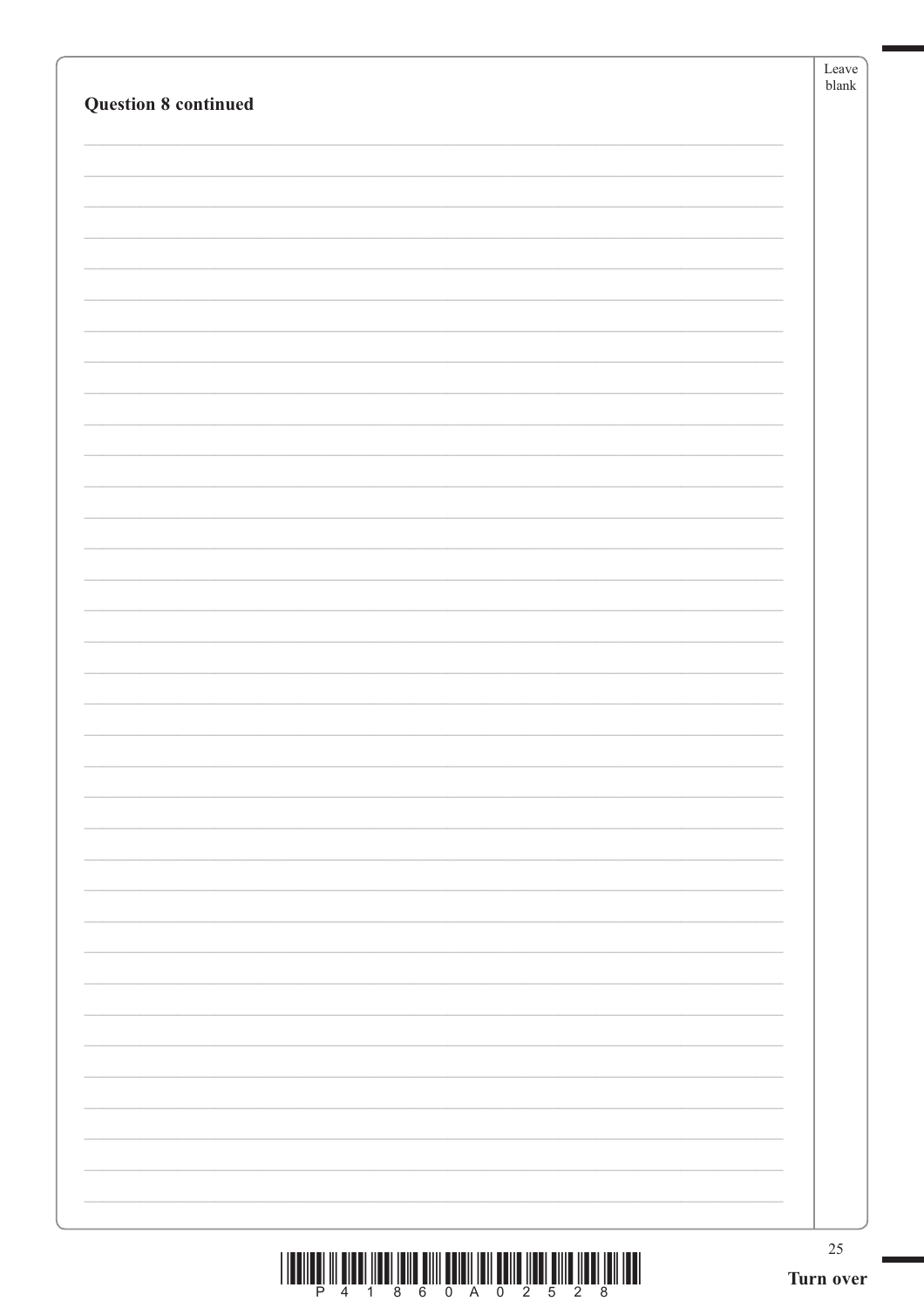| ${\it blank}$<br><b>Question 8 continued</b> |
|----------------------------------------------|
|                                              |
|                                              |
|                                              |
|                                              |
|                                              |
|                                              |
|                                              |
|                                              |
|                                              |
|                                              |
|                                              |
|                                              |
|                                              |
|                                              |
|                                              |
|                                              |
|                                              |
|                                              |
|                                              |
|                                              |
|                                              |
|                                              |
|                                              |
|                                              |
|                                              |
|                                              |
|                                              |
|                                              |
|                                              |
|                                              |
|                                              |
|                                              |
|                                              |
| 26                                           |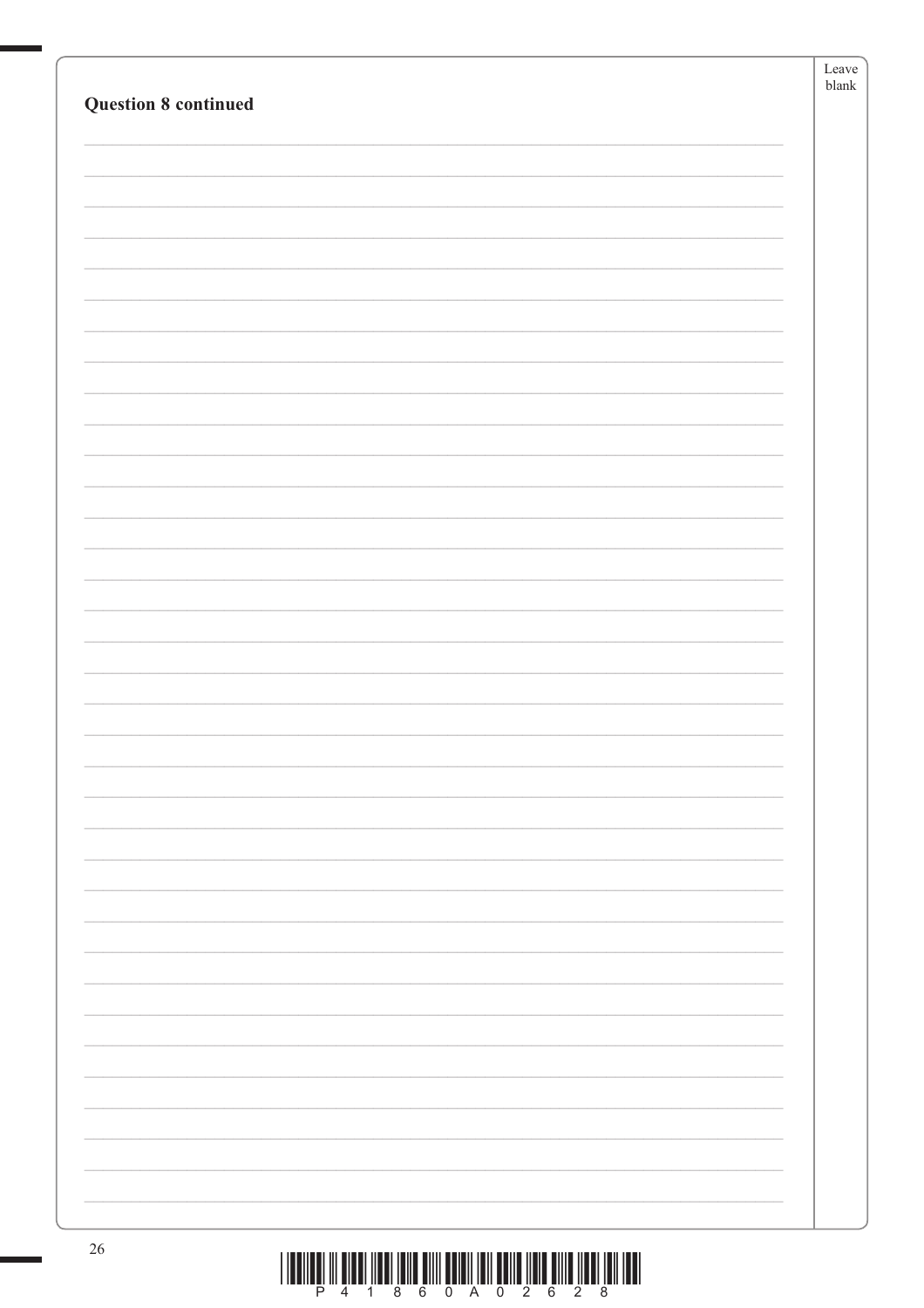|                             | Leave<br>$b$ lank |
|-----------------------------|-------------------|
| <b>Question 8 continued</b> |                   |
|                             |                   |
|                             |                   |
|                             |                   |
|                             |                   |
|                             |                   |
|                             |                   |
|                             |                   |
|                             |                   |
|                             |                   |
|                             |                   |
|                             |                   |
|                             |                   |
|                             |                   |
|                             |                   |
|                             |                   |
|                             |                   |
|                             |                   |
|                             |                   |
|                             |                   |
|                             |                   |
|                             |                   |
|                             |                   |
|                             |                   |
|                             |                   |
|                             |                   |
|                             |                   |
|                             |                   |
|                             |                   |
|                             |                   |
|                             |                   |
|                             |                   |
|                             |                   |
|                             |                   |
|                             |                   |
|                             |                   |
|                             |                   |
|                             | $27\,$            |

 $\boxed{\frac{1}{2}\prod_{i=1}^{n}\prod_{j=1}^{n}\prod_{j=1}^{n}\prod_{j=1}^{n}\prod_{j=1}^{n}\prod_{j=1}^{n}\prod_{j=1}^{n}\prod_{j=1}^{n}\prod_{j=1}^{n}\prod_{j=1}^{n}\prod_{j=1}^{n}\prod_{j=1}^{n}\prod_{j=1}^{n}\prod_{j=1}^{n}\prod_{j=1}^{n}\prod_{j=1}^{n}\prod_{j=1}^{n}\prod_{j=1}^{n}}$